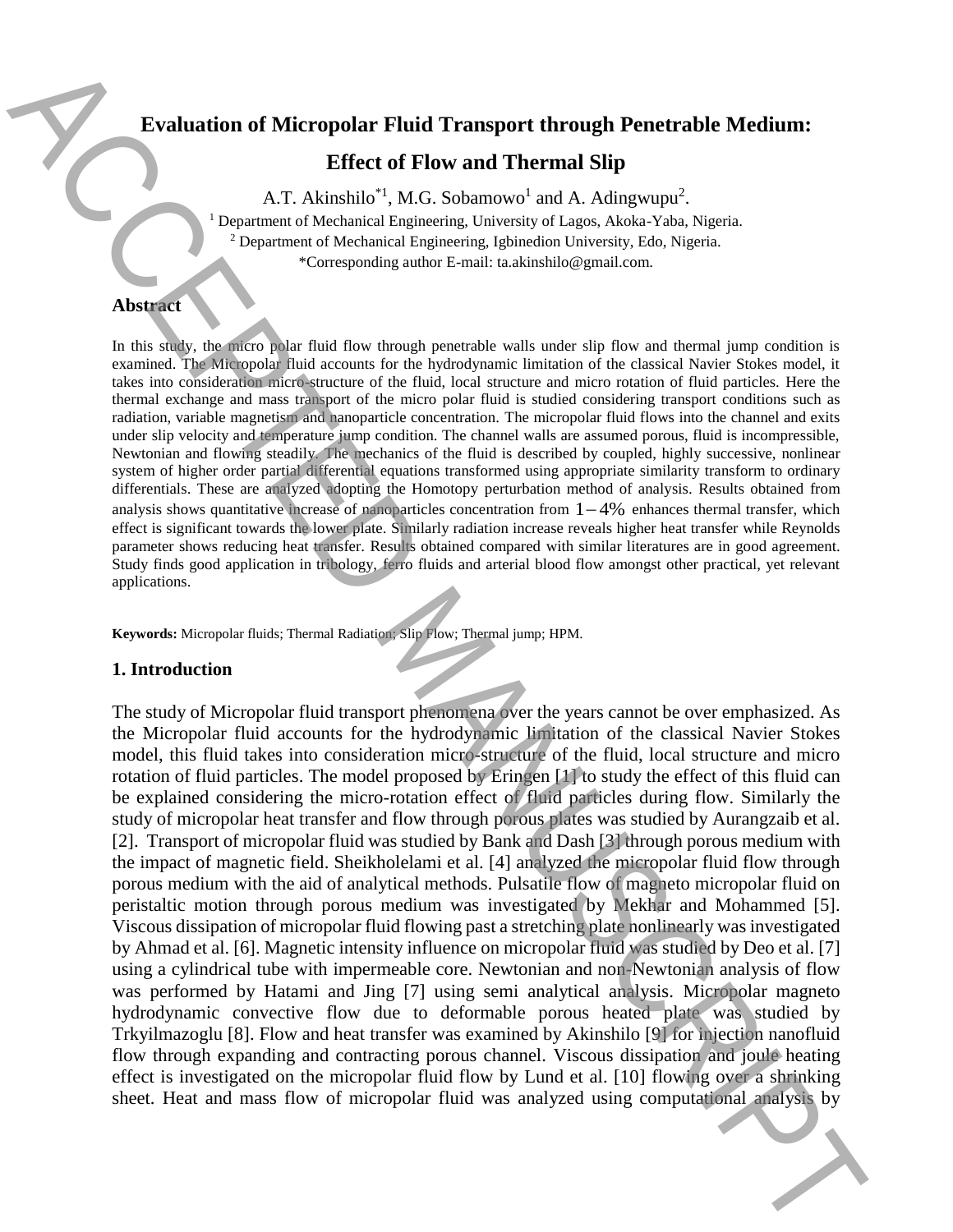Ahmad et al. [11]. Combined effect of absorption and heat generation on micropolar fluid under chemical reaction was presented by Damseh et al. [12] flowing over stretched permeable surface uniformly. Micropolar flow with nanoparticles was presented by Alizadeh et al. [13] under the influence of thermal radiation and constant magnetic field. Effect of heat flux applied uniformly and heat generation on micropolar fluid flowing vertically along a permeable plate was studied by Rahman et al. [14]. Nanofluid flows through parallel plates embedded with porous medium was studied by Akinshilo [15].

The importance of the nanoparticles during heat transfer cannot be overemphasized as it raises fluid thermal conductivity, consequently saving energy. This has stimulated researcher's interest in the application of the nanoparticles to fluid heat transfer. Hence water based single walled carbon nanotubes (SWCNTs) and multi walled carbon nanotubes (MWCNTs) particles non-Darcy flow was studied by Hayat et al. [16] having multiple slips. Intermolecular adhesive and cohesive forces sensitivity of MWCNTs incorporated into paraffin was presented by Yan et al. [17]. Tian et al. [18] studied the rheological behavior of hybrid MWCNTs and copper oxide nanofluid in a suspension of water and ethylene glycol. Pulsatile blood flow motion was modelled in elastic artery by Sharifzadeh et al. [19] for biomedical applications. Dynamics of molecules on ferro nanofluid considering barrier effects was analyzed by Fazinpour et al. [20] in the presence of external, time dependent magnetic field. Yian et al. [21] investigated the rheological properties of hybrid MWCNTs and TiO<sup>2</sup> nanofluid. Type of nanoparticle, base temperature, size and shape was studied on the convective boundary layer of nanofluid by Zakari et al. [22]. Thermal and mass transfer effect on convective boundary layer was studied by [23-26] through transport medium.

Since problems of these types are usually nonlinear in nature, which demands boundary value coupled system higher order models. Analyzing, investigating and examination of the mechanics of the micropolar flow transport and thermal transfer requires either numerical or analytical methods as suitable methods of analysis utilized by researchers over the years [27-49]. These methods of analysis includes the Akbari-Ganji method [AGM], differential transform method [DTM], method of weighted residuals (Garlerkins, collocation and least squares), Adomian decomposition method [ADM], Homotopy analysis methods [HAM] and variation of iteration method [VIM] amongst others. The AGM is an iterative method which is time consuming for systems of strongly nonlinear models, the errors of approximation due to iteration is low. Computation stencils are required for the analysis of HAM in the determination of its initial or guess term, auxiliary function and parameter. This results in large computational cost, the HAM as the ability to solve complex ordinary or partial system of equations. VIM and method of weighted residuals suffers from errors of approximation but method of analysis are relatively simple. The DTM requires the use of programmable tools such as Matlab or Maple in handling strongly nonlinear analysis. The analysis of ADM involves solving adomian polynomials which are rigorous for nonlinear equations. Homotopy perturbation method [HPM] is selected in this study as the preferred analytical scheme to analyze the problem. This is owing to a rapid rate of convergence of approximate analytical solutions, accuracy and reliability of data obtained from investigation of the coupled system of nonlinear mechanics governing mass and heat transfer. Ahmad et al. 1111 Combined effect of abosption and loon generation on micropolar fluid transport is described by nonlinear models and the state of an anti-<br>
interaction and the state models and the Homotopy perturbation A

With respect to the above, this study investigates the effect of velocity slip and thermal jump on the steady micropolar fluid transport through penetrable medium. The system of mechanics of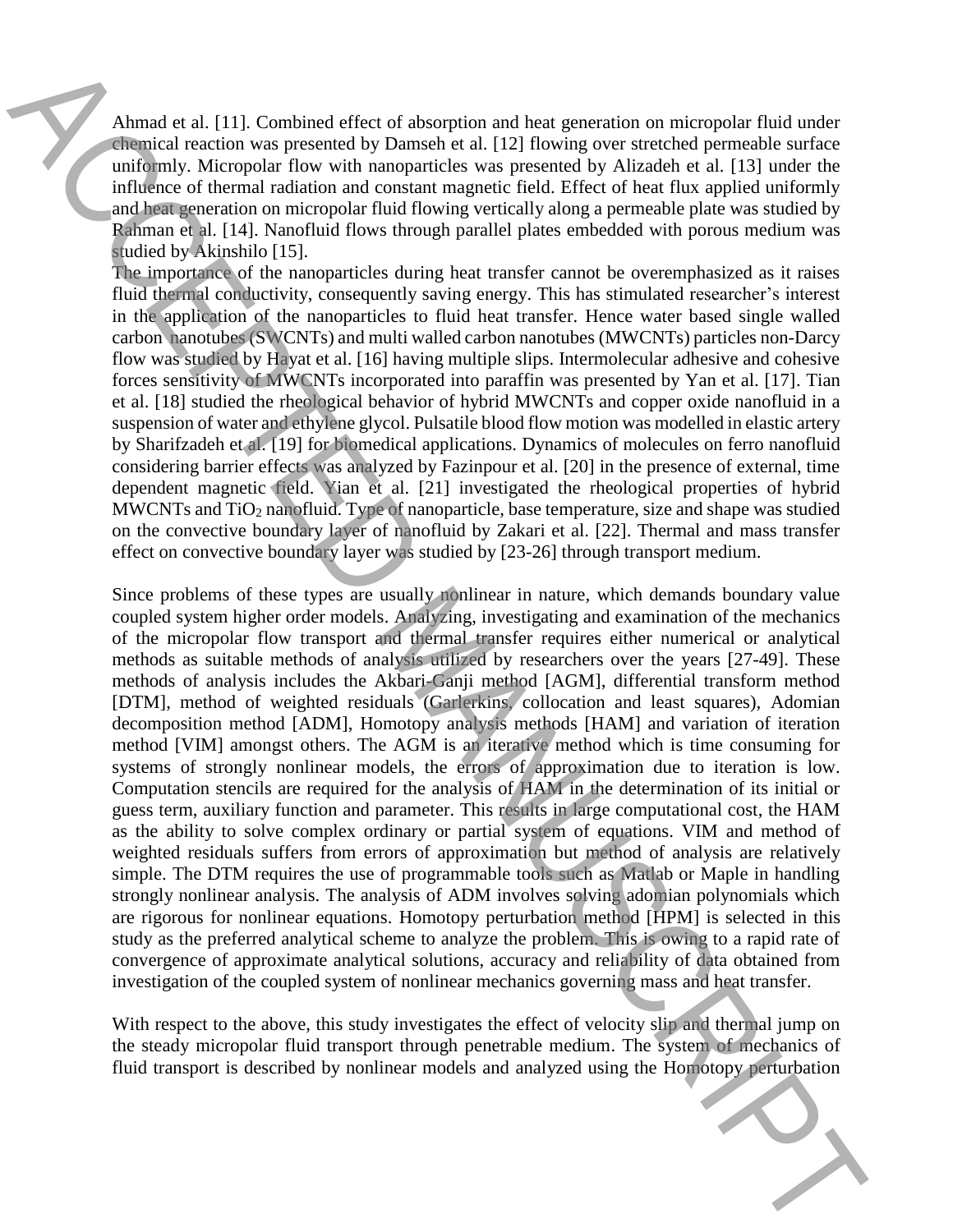method with obtained solutions validated against the Fourth order Runge Kutta Fehlberg numerical method. This proves to be in excellent agreement, increasing confidence in obtained results.

## **2. Problem Description and Governing Equations**

The two dimension micropolar steady flow in a horizontal channel is considered in this section. The micropolar fluid flows into the channel and exits under slip velocity and temperature jump condition. As described in the Fig. 1, the bottom wall is defined as  $T_1$  and the top wall temperature is indicated as  $T_2$ . The channel walls are assumed porous, fluid is incompressible, Newtonian and flowing steadily. The parallel surface to the channel wall is the x axis and normal to the wall is the y axis. The walls of the channels are located at  $y = \pm h$ . Thermal equilibrium condition is assumed between the base fluid and nanoparticles. Velocity slip and thermal jump influence on flowing micropolar fluid particles under constantly applied magnetic field is considered. Subject to the above illustrations, governing equations for momentum and energy are presented as follows [13]:

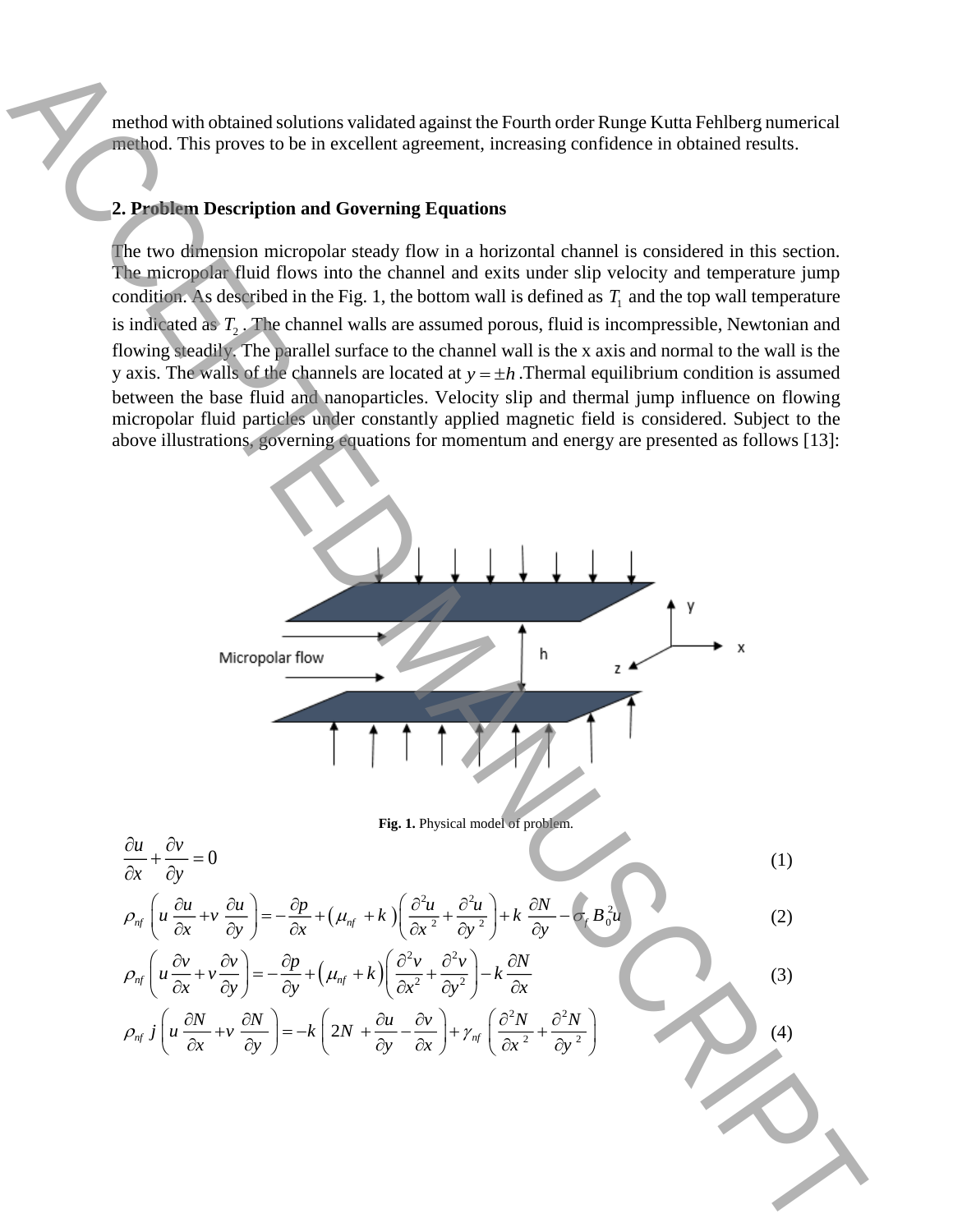$$
\frac{\partial T}{\partial x} + v \frac{\partial T}{\partial y} = \frac{k_{nf}}{\left(\rho C_p\right)_{nf}} \left(\frac{\partial^2 T}{\partial x^2} + \frac{\partial^2 T}{\partial y^2}\right) - \frac{1}{\left(\rho C_p\right)_{nf}} \frac{\partial q_{nd}}{\partial y}.
$$
\n(5)

Where the vortex viscosity is given as k, viscosity spin gradient is  $\gamma nf = (\mu nf + k/2)j$ , directional velocities in x and y direction are u and v respectively, Pressure is P, Temperature is T, magnetic field is  $B_{\rho}$ , Micro rotation velocity is N, micro-inertia density is j and qrad is the heat flux radiation and  $\sigma f$  is the electrical fluid conductivity.

The Rooseland approximation for radiation is defined as Eqs. [50-51]

$$
q_{\text{rad.}} = -\left(4\sigma^* / 3k_{\text{mf}}^*\right) \frac{\partial T^4}{\partial y^*}.
$$

Here the constant of Stefan Boltzmann is given as  $\sigma^*$  and the nanofluid mean absorption coefficient is  $k_{nf}^*$ . It is further assumed that temperature difference within flow is such that Taylor series may expand  $T^4$ . Simplifying the terms, we obtain

$$
T^4 \cong 4T_{\infty}^3 T - 3T_{\infty}^4. \tag{7}
$$

Therefore, Eq. (5) is reduced to:

$$
u\frac{\partial T}{\partial x} + v\frac{\partial T}{\partial y} = \frac{k_{nf}}{\left(\rho C_p\right)_{nf}} \left(\frac{\partial^2 T}{\partial x^2} + \frac{\partial^2 T}{\partial y^2}\right) + \frac{16\sigma^2 T_{\infty}^3}{3k_{nf}^* \left(\rho C_p\right)_{nf}} \frac{\partial^2 T}{\partial y^2}
$$
(8)

The effective fluid viscosity of the nanofluid is  $\mu$ mf, nanofluid effective density is  $\rho$ mf, nanofluid heat capacity is  $(\rho nf)_{nf}$  and the nanofluid thermal conductivity is  $knf$  are given as:

$$
\frac{\partial T}{\partial y} + v \frac{\partial T}{\partial y} = \frac{k_{\alpha'}}{(AC_{\alpha})_{\alpha}} \left( \frac{\partial^2 T}{\partial x^2} + \frac{\partial^2 T}{\partial y^2} \right) - \frac{1}{(AC_{\alpha})_{\alpha'}} \frac{\partial q_{\alpha \alpha'}}{\partial y}
$$
(5)  
\nWhere the vortex viscosity is given as k, viscosity spin gradient is  $\gamma n f = (n n f + k/2) j$ ,  
\ndirectionally clockwise in x and y direction are u and y respectively. Pressure is P. Temperature is T,  
\nthe Roseeland approximation for radiation is defined as Eqs. [50-51]  
\n $q_{\alpha \alpha} = -(r \sigma^2) 3k \cdot \sum_{\substack{\alpha \beta \\ \alpha \beta}}^{D} r$   
\nHere the constant of 5kian Boltzmann is given as  $\sigma^2$  and the nanofluid mean absorption  
\ncoefficient is  $k_{\alpha'}^2$ . If a further standard that temperature difference within flow is such that Taylor  
\nseries may expand T'. S' (5) is reduced to  
\n $u \frac{\partial T}{\partial x} + v \frac{\partial T}{\partial y} = \frac{k_{\alpha'}}{(AC_{\alpha})_{y}} \left( \frac{\partial T}{\partial x} + \frac{\partial^2 T}{\partial y^2} \right) + \frac{16\sigma^2 T_{\alpha}^2}{3k \cdot (AC_{\beta})_{\alpha'}} \frac{\partial^2 T}{\partial y^2}$ (8)  
\nThe effective fluid viscosity of the maximum is given as: (7)  
\n $u \frac{\partial T}{\partial x} + v \frac{\partial T}{\partial y} = \frac{k_{\alpha'}}{(AC_{\beta})_{y}} \left( \frac{\partial T}{\partial x} + \frac{\partial^2 T}{\partial y^2} \right) + \frac{16\sigma^2 T_{\alpha}^2}{3k \cdot (AC_{\beta})_{\alpha'}} \frac{\partial^2 T}{\partial y^2}$ (8)  
\nThe effective fluid viscosity of the maximum density is *inf*, anofluid effective density is  $\rho n f$ , nanofluid  
\nheat capacity is  $(\rho n f)_{\alpha}$  and the namoffuid the mean of luid of the curve.

With appropriate boundary conditions given as:

$$
u = \beta_1 \frac{\partial u}{\partial y} \qquad v = 0 \qquad N = -s \frac{\partial u}{\partial y}\Big|_{y=0} \qquad T = \gamma_1 \frac{\partial T}{\partial y} + T_0 \qquad \text{At} \qquad y = 0.
$$
\n
$$
u = -\beta_1 \frac{\partial u}{\partial y} \qquad v = v_0, \qquad N = -s \frac{\partial u}{\partial y}\Big|_{y=h} \qquad T = -\gamma_1 \frac{\partial T}{\partial y} + T_h \qquad \text{At} \qquad y = +h.
$$
\n(10)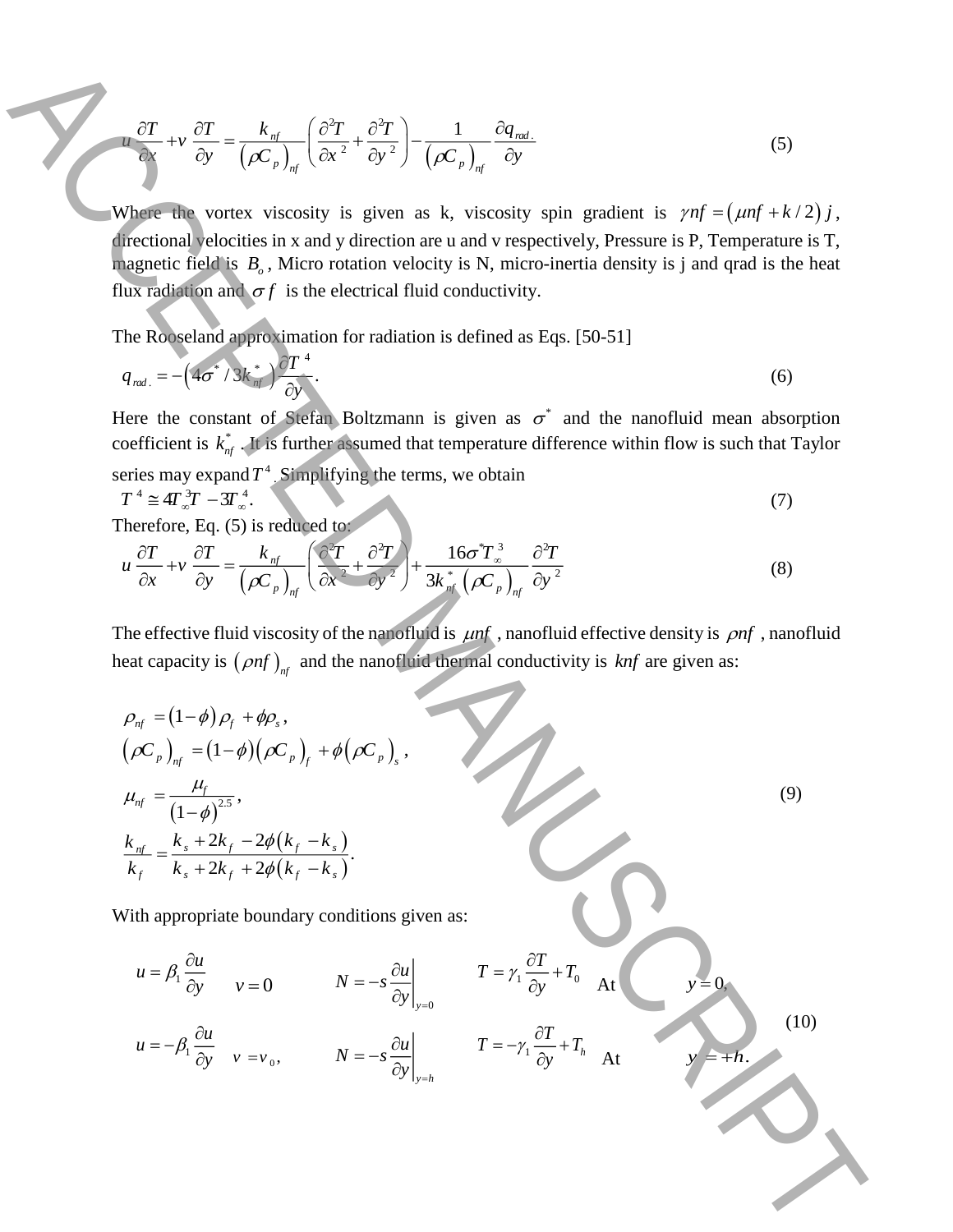Here injection flows occurs at  $V_0 < 0$  and suction flows occurs at  $V_0 > 0$ . The velocity slip is represented as  $\beta_1$  and the thermal slip is denoted as  $\gamma_1$ . The rotational degree of the microelements near the walls and boundary parameter is s. For non-rotation close to the boundary wall, s=0. This condition corresponds to concentrated particle flows. Other similar cases have been considered by researchers such as  $s = 0.5$  and  $s = 1$ . These connotes weak and turbulent flow conditions respectively. The nondimensionalized parameters are introduced as: Here injection flows occurs at  $V_i < 0$  and such on flows occurs at  $V_i > 0$ . The vericely stip is completed by the three particular interesting we have the forecast of the minimization and the solution of the substitut

$$
\eta = \frac{v}{h}, \quad u = \frac{v_0 x}{h} f'(\eta), \quad N = \frac{v_0 x}{h^2} g(\eta), \n v = v_0 f(\eta), \quad \theta = (T - T_1) / (T_2 - T_1).
$$
\n(11)

Given  $T_2 = T_1 + Ax$ , where A is a constant.

By substituting  $T_2$  into the governing model of equations and pressure gradient is eliminated. Eqs.

By substituting 1<sub>2</sub> into the governing model of equations and pressure gradient is eliminated. E  
\n(2) - (4) and (8) are transformed into the following system of coupled nonlinear equations:  
\n
$$
\left(1 + (1 - \phi)^{2.5} K\right) f^{iv} - (1 - \phi)^{2.5} K g''
$$
\n
$$
-\left(1 - \phi + \frac{\rho_s}{\rho_f} \phi\right) (1 - \phi)^{2.5} \text{Re}\left( f f''' - f f'' \right) - (1 - \phi)^{2.5} M f'' = 0
$$
\n(12)

$$
\left(1+\frac{(1-\phi)^{2.5}}{2}K\right)g''+(1-\phi)^{2.5}K\left(f''-2g\right)
$$
  
 
$$
-\left(1-\phi+\frac{\rho_s}{\rho_f}\phi\right)\left(1-\phi\right)^{2.5}\text{Re}(fg'-gf')=0
$$
 (13)

$$
\theta'' + \left( (1-\phi) + \frac{(\rho C_p)_s}{(\rho C_p)_f} \phi \right) \left( \frac{3}{3+4N} \right) \frac{k_f}{k_{nf}} \Pr \text{Re}(f'\theta - f\theta') = 0 \tag{14}
$$

Adopting the relevant boundary conditions

$$
f(0)=0, f'(0)=\beta f'', f'(1)=-\beta f'', f(1)=1,
$$
  
\n $g(0)=0, g(1)=0,$   
\n $\theta(0)=1+\gamma\theta', \theta(1)=-\gamma\theta'.$  (15)

Where Reynold parameter is Re given  $Re < 0$  corresponds to injection flows while  $Re > 0$ corresponds to suction flows, magnetic parameter is M, micropolar parameter is given as K, radiation parameter is N. These parameters are defined as follows:

Re = 
$$
\rho_f v_0 h / \mu_f
$$
, Pr =  $\mu_f C_{p,f} / k_f$ , N =  $4\sigma^* T_{\infty}^3 / k_{nf} k_{nf}^*$ ,  
\n $M = \sigma_f B_0^2 h^2 / \mu_f$ , K =  $k / \mu_f$ ,  $j = h^2$ .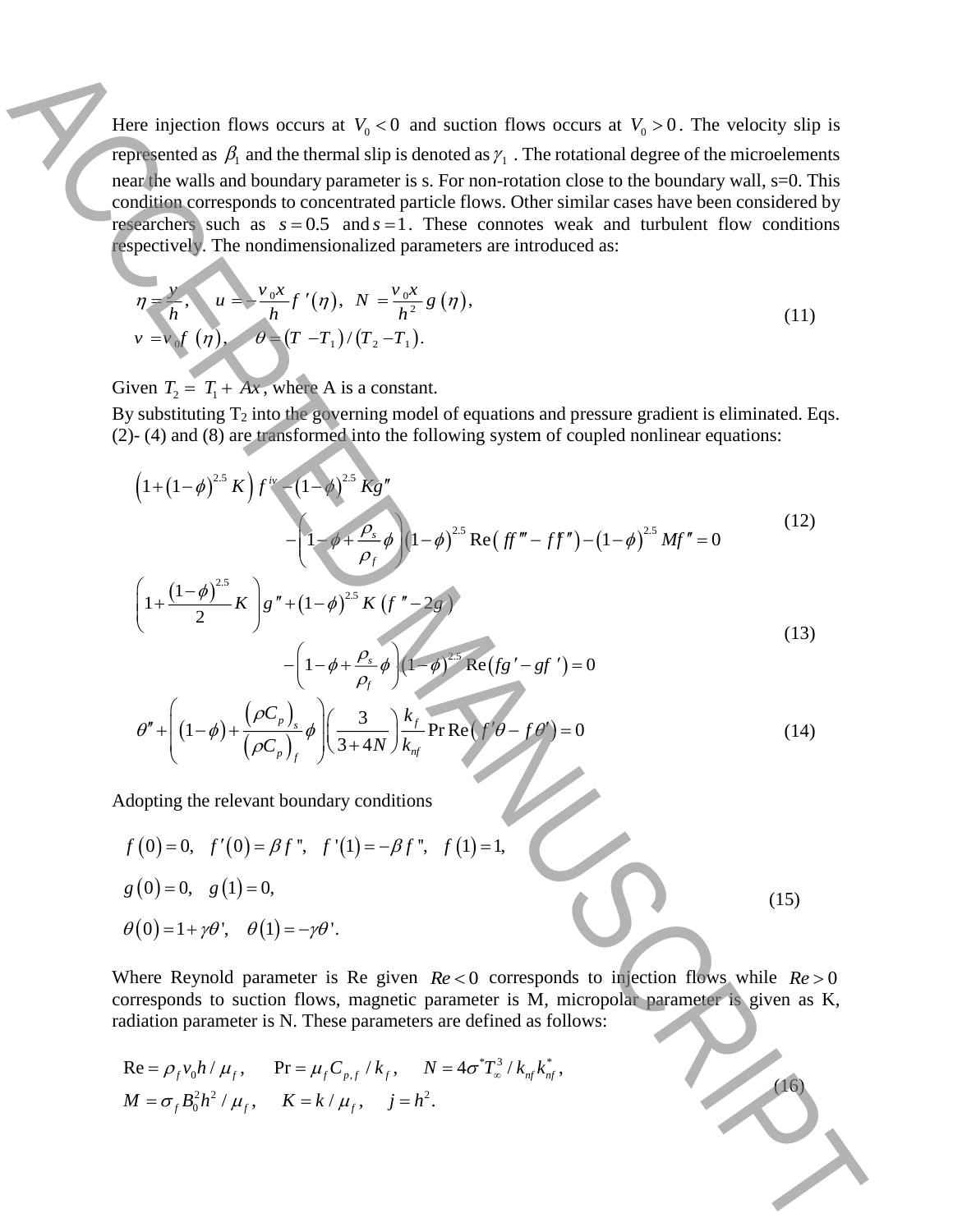Other important engineering parameters of interest is the Nusselt number which is specified as follows:

$$
Nu^* = \left(\frac{h}{k_f \left(T_2 - T_1\right)}\right) \left(k_{nf} + \frac{16\sigma^* T_{\infty}^3}{3k_{nf}^*}\right) \frac{\partial T}{\partial y}\Big|_{y=-h} \tag{17}
$$

In terms of  $(9)$  and  $(11)$ , we gain:

$$
Nu = \left| \frac{k_{nf}}{k_f} \left( 1 + \frac{4}{3}N \right) \theta' \left( -1 \right) \right| \tag{18}
$$

Table 1. Thermophysical properties of nanofluid Alizadeh et. al. [13].

|                                 | Kg<br>m <sup>3</sup><br>า เ | KgK<br>n | $\overline{r}$<br>mk<br>W/<br>$\mathbf{v}$ |
|---------------------------------|-----------------------------|----------|--------------------------------------------|
| $\mathbb{C}$ u)<br>$\cup$ opper | 8933                        | 385      | 401                                        |
| Water                           | 997.1                       | 4179     | 0.613                                      |
|                                 |                             |          |                                            |

## 2.1 Application of the Homotopy Perturbation Method

Here the micropolar fluid flow through penetrable walls under slip and thermal jump condition are examined. The micropolar fluid flows steadily considering magnetic field and thermal transport. The mechanics of rotating particle flow is described using nonlinear coupled systems of higher order equations, these are analyzed utilizing the Homotopy perturbation method (HPM). Whose principles and fundamentals has been extensively discussed by Sobamowo and Akinshilo [45]. The HPM been an analytical method with fast rate of convergence, coupled with procedural stability is the selected method adopted to solve the system of coupled nonlinear model of higher differential. Therefore, constructing the Homotopy the governing equations Eqs. (12)- (14) are expressed as: **(20)**<br>
(20) Accept to the strength of the strength of the strength of the Street Handberg which is specified as<br>
(20)  $\left[\frac{k}{k}, \frac{p}{k}, \frac{p}{k}\right]\right] \left[k_x + \frac{1.65T_x^{2/3} \sqrt{2T}}{3k_y^{2} + p^2}\right]_{k=1}^{n}$ <br>
ACCEPTED MANUSCRIPT (1)<br>

$$
H_1(\mathbf{p}, \eta) = (1 - p) \left[ \frac{d^4 f}{\partial \eta^4} \right] + p \left[ \frac{d^4 f}{d \eta^4} - (1 - \phi)^{2.5} K \frac{d^2 g}{d \eta^2} - \left( 1 - \phi + \frac{\rho s}{\rho f} \phi \right) \left( 1 - \phi \right)^{2.5} \text{Re} \left( f \frac{d^3 f}{d \eta^3} - f \frac{d^2 f}{d \eta^2} \right) \right]
$$
  

$$
/ \left( 1 + (1 - \phi)^{2.5} K \right) = 0
$$

$$
H_2(p,\eta) = (1-p)\left[\frac{d^2g}{d\eta^2}\right] + p\left[\frac{d^2g}{d\eta^2} - (1-\phi)^{2.5}K\left(\frac{d^2f}{d\eta^2} - 2g\right) - \left(1 - \phi + \frac{\rho s}{\rho f}\phi\right)\right] + \left(1 - \phi\right)^{2.5}K\right] = 0
$$

(19)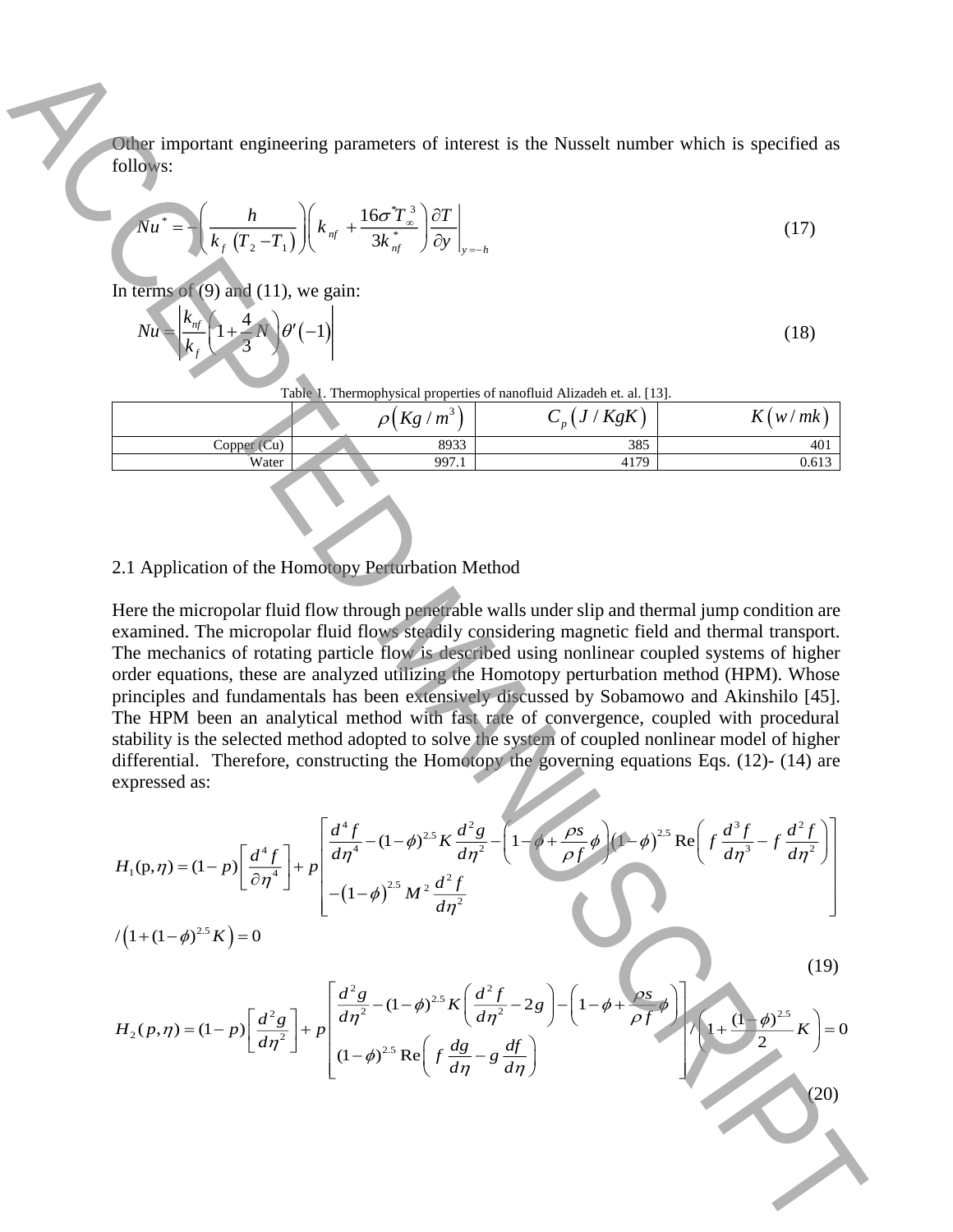$$
H_2(p,\eta) = (1-p)\left[\frac{d^2\theta}{d\eta^2}\right] + p\left[\frac{d^2\theta}{d\eta^2} + \left((1-\phi) + \frac{\left(\rho C_p\right)_s}{\left(\rho C_p\right)_f}\phi\right)\left(\frac{3N}{3N+4}\right)\frac{k_f}{k_{nf}}\Pr\operatorname{Re}\left(\frac{df}{d\eta}\theta - f\frac{d\theta}{d\eta}\right)\right] = 0\tag{21}
$$

Selecting power series of velocity and temperature profiles yields

$$
f = P^0 f_0 + P^1 f_1 + P^2 f_2 + \dots \dots \tag{22a}
$$

$$
g = P^0 g_0 + P^1 g_1 + P^2 g_2 + \dots \dots \tag{22b}
$$

$$
\theta = P^0 \theta_0 + P^1 \theta_1 + P^2 \theta_2 + \dots \tag{22c}
$$

Eq. (22a) is substituted into (19) and selected at the various order yields

$$
p^0: \frac{d^4 f_0}{d\eta^4} \tag{23}
$$

$$
p^{1} \cdot \left[ \frac{d^{4} f_{1}}{d\eta^{4}} - (1 - \phi)^{2.5} K \frac{d^{2} g_{0}}{d\eta^{2}} - \left( 1 - \phi + \frac{\rho s}{\rho f} \phi \right) \left( 1 - \phi \right)^{2.5} \text{Re} \left( f_{0} \frac{d^{3} f_{0}}{d\eta^{3}} - f_{0} \frac{d^{2} f_{0}}{d\eta^{2}} \right) \right] / \left( 1 + (1 - \phi)^{2.5} K \right)
$$
\n
$$
p^{2} \cdot \left[ \frac{d^{4} f_{2}}{d\eta^{4}} - (1 - \phi)^{2.5} K \frac{d^{2} g_{1}}{d\eta^{2}} - \left( 1 - \phi + \frac{\rho s}{\rho f} \phi \right) \left( 1 - \phi \right)^{2.5} \text{Re} f_{0} \frac{d^{3} f_{1}}{d\eta^{3}} + \left( 1 - \phi + \frac{\rho s}{\rho f} \phi \right) \left( 1 - \phi \right)^{2.5} \text{Re} f_{0} \frac{d^{2} f_{1}}{d\eta^{2}} - \left( 1 - \phi + \frac{\rho s}{\rho f} \phi \right) \left( 1 - \phi \right)^{2.5} \text{Re} f_{0} \frac{d^{2} f_{1}}{d\eta^{2}} - \left( 1 - \phi + \frac{\rho s}{\rho f} \phi \right) \left( 1 - \phi \right)^{2.5} \text{Re} f_{0} \frac{d^{2} f_{1}}{d\eta^{2}} - \left( 1 - \phi + \frac{\rho s}{\rho f} \phi \right)^{2.5} \text{Re} f_{0} \frac{d^{3} f_{1}}{d\eta^{3}} + \left( 1 - \phi + \frac{\rho s}{\rho f} \phi \right)^{2.5} \text{Re} f_{0} \frac{d^{2} f_{1}}{d\eta^{2}} \right)
$$
\n
$$
p^{2} \cdot \left[ \frac{d^{4} f_{2}}{d\eta^{4}} - (1 - \phi)^{2.5} M \frac{d^{2} f_{1}}{d\eta^{2}} \right]
$$
\n
$$
p^{2} \cdot \left[ \frac{d^{4} f_{2}}{d\eta^{4}} - (1 - \phi)^{2.5} M \frac{d
$$

$$
\left[ (1-\phi)^{2.5} M \frac{dJ_1}{d\eta^2} \right]
$$
  

$$
\left(1+(1-\phi)^{2.5} K\right)
$$
 (25)

Eq. (22b) is substituted into (20) and selected at the various order yields

$$
\int_{\mathbb{R}^2} \int_{\mathbb{R}^2} \int_{\mathbb{R}^2} \int_{\mathbb{R}^2} \int_{\mathbb{R}^2} \int_{\mathbb{R}^2} \int_{\mathbb{R}^2} \int_{\mathbb{R}^2} \int_{\mathbb{R}^2} \int_{\mathbb{R}^2} \int_{\mathbb{R}^2} \int_{\mathbb{R}^2} \int_{\mathbb{R}^2} \int_{\mathbb{R}^2} \int_{\mathbb{R}^2} \int_{\mathbb{R}^2} \int_{\mathbb{R}^2} \int_{\mathbb{R}^2} \int_{\mathbb{R}^2} \int_{\mathbb{R}^2} \int_{\mathbb{R}^2} \int_{\mathbb{R}^2} \int_{\mathbb{R}^2} \int_{\mathbb{R}^2} \int_{\mathbb{R}^2} \int_{\mathbb{R}^2} \int_{\mathbb{R}^2} \int_{\mathbb{R}^2} \int_{\mathbb{R}^2} \int_{\mathbb{R}^2} \int_{\mathbb{R}^2} \int_{\mathbb{R}^2} \int_{\mathbb{R}^2} \int_{\mathbb{R}^2} \int_{\mathbb{R}^2} \int_{\mathbb{R}^2} \int_{\mathbb{R}^2} \int_{\mathbb{R}^2} \int_{\mathbb{R}^2} \int_{\mathbb{R}^2} \int_{\mathbb{R}^2} \int_{\mathbb{R}^2} \int_{\mathbb{R}^2} \int_{\mathbb{R}^2} \int_{\mathbb{R}^2} \int_{\mathbb{R}^2} \int_{\mathbb{R}^2} \int_{\mathbb{R}^2} \int_{\mathbb{R}^2} \int_{\mathbb{R}^2} \int_{\mathbb{R}^2} \int_{\mathbb{R}^2} \int_{\mathbb{R}^2} \int_{\mathbb{R}^2} \int_{\mathbb{R}^2} \int_{\mathbb{R}^2} \int_{\mathbb{R}^2} \int_{\mathbb{R}^2} \int_{\mathbb{R}^2} \int_{\mathbb{R}^2} \int_{\mathbb{R}^2} \int_{\mathbb{R}^2} \int_{\mathbb{R}^2} \int_{\
$$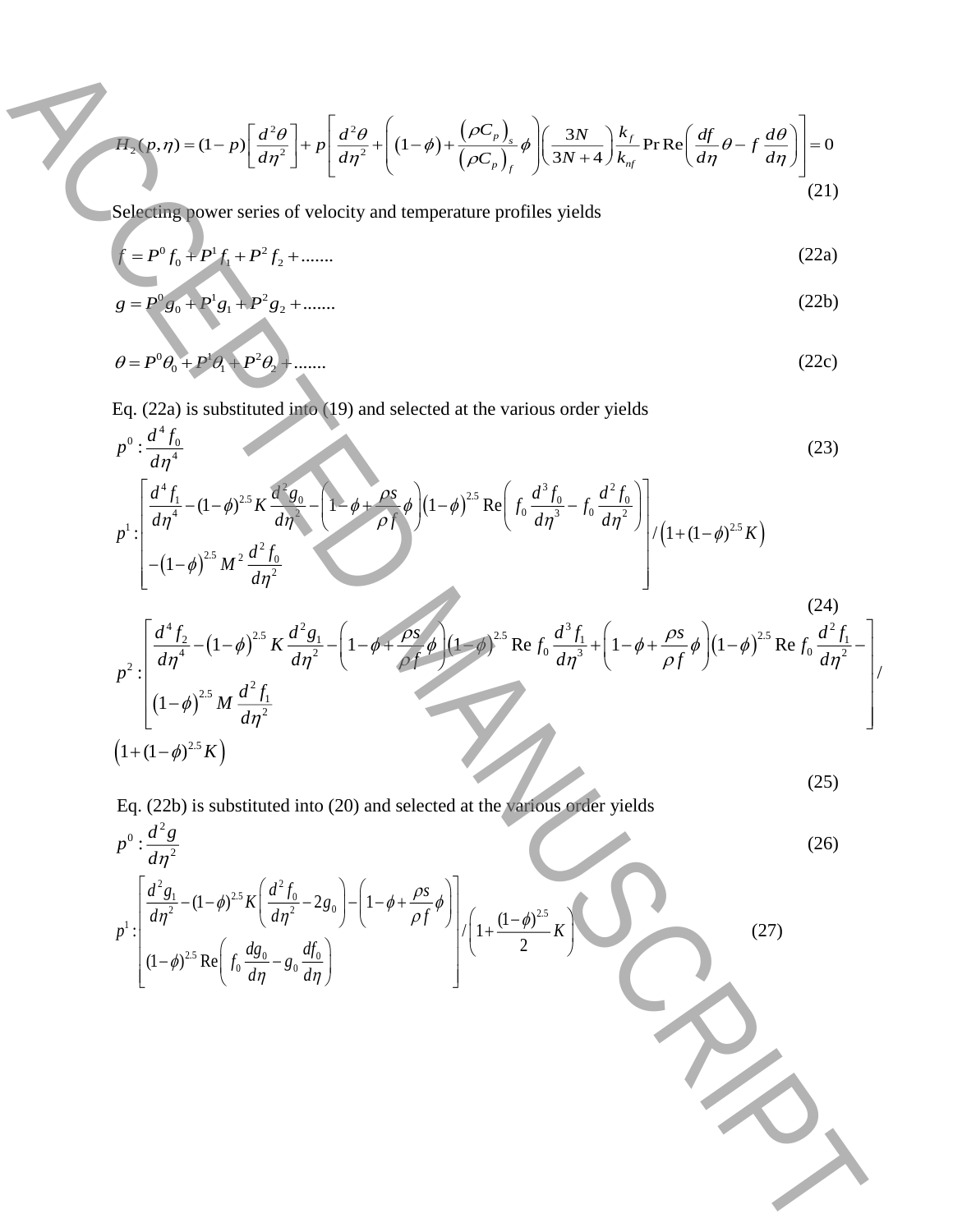$$
\int \frac{d^2 g_2}{d\eta^2} + (1-\theta)^{3.5} K \frac{d^2 f_1}{d\eta^2} - 2g_1 - \left(1-\theta + \frac{\rho s}{\rho f} \theta\right) (1-\theta)^{2.5} \text{Re } f_3 \frac{dg_1}{d\eta} + \left(1-\theta + \frac{\rho s}{\rho f} \theta\right) (1-\theta)^{3.5} \text{Re } g_3 \frac{df_1}{d\eta} \Big]
$$
\n
$$
= \int \frac{d^2 g_1}{d\eta^2} + \left(1-\theta\right) \frac{d^2 g_2}{(\rho c_1)} \left(1-\theta\right) \frac{3N}{(\rho c_1)}\right) \frac{k_f}{8N} - \text{Re } \left(\frac{df}{d\eta} \theta - f \frac{d\theta}{d\eta}\right)
$$
\n
$$
= \int \frac{d^2 g_1}{d\eta^2} + \left(1-\theta\right) \frac{d^2 g_1}{(\rho c_1)} \left(1-\theta\right) \frac{3N}{(\rho c_1)^2} + \int \frac{k_f}{8N} \text{Pr } \text{Re } \left(\frac{df_1}{d\eta} \theta - f_1 \frac{d\theta}{d\eta}\right)
$$
\n
$$
= \int \frac{d^2 g_1}{d\eta^2} + \left(1-\theta\right) \frac{d^2 f_3}{(\rho c_1)^2} \left(1-\theta\right) \frac{3N}{(d\eta)^2} + \int \frac{k_f}{8N} \text{Pr } \text{Re } \left(\frac{df_1}{d\eta} \theta - f_1 \frac{d\theta}{d\eta}\right)
$$
\n
$$
= \int f_0(0) = 0 \frac{df_1}{d\eta} = \int \frac{d^2 f_0}{d\eta} \frac{d^2 f_0}{d\eta} = f_0(1) = 1
$$
\nSolving Eq. (26) using the leading order boundary condition Eq. (32) yields\n
$$
f_0 = \frac{2A\eta^2 - 3A\eta^2 + 6A\beta\eta}{6\beta - 1}
$$
\nBoundary condition for leading order is given as\n
$$
g_0(0) = 0, g_0(0) = 0
$$
\nSolving Eq. (26) using the leading order boundary condition Eq. (34) yields\n
$$
g_0 = \frac{\eta +
$$

Eq. (22c) is substituted into (21) and selected at the various order yields

$$
0: \frac{d^2\theta_0}{d\eta^2} \tag{29}
$$

$$
p^{1}: \frac{d^{2}\theta}{d\eta^{2}} + \left( (1-\phi) + \frac{(\rho C_{p})_{s}}{(\rho C_{p})_{f}} \phi \right) \left( \frac{3N}{3N+4} \right) \frac{k_{f}}{k_{nf}} \operatorname{Pr} \operatorname{Re} \left( \frac{df}{d\eta} \theta - f \frac{d\theta}{d\eta} \right)
$$
(30)

$$
p^2: \frac{\mathrm{d}^2 \theta_2}{d\eta^2} + \left( (1-\phi) + \frac{\left(\rho C_p\right)_s}{\left(\rho C_p\right)_f} \phi \right) \left(\frac{3N}{3N+4}\right) \frac{k_f}{k_{nf}} \operatorname{Pr} \text{Re} \left(\frac{df_0}{d\eta} \theta_1 - f_0 \frac{d\theta_1}{d\eta}\right) \tag{31}
$$

Boundary condition for leading order is given as

2

*d*

: *d*

*p*

$$
f_0(0) = 0 \frac{df_0}{d\eta}(0) = \beta \frac{df_0^2}{d\eta^2} \frac{df_0}{d\eta}(1) = -\beta \frac{d^2 f_0}{d\eta^2} \qquad f_0(1) = 1
$$
\n(32)

Solving Eq. (23) using the leading order boundary condition Eq. (32) yields

$$
f_0 = \frac{2A\eta^3 - 3A\eta^2 + 6A\beta\eta}{\sqrt{33}}
$$

$$
J_0 = \frac{1}{6\beta - 1}
$$

Boundary condition for leading order is given as

$$
g_0(0) = 0, g_0(1) = 0 \tag{34}
$$

Solving Eq. (26) using the leading order boundary condition Eq. (34) yields  
\n
$$
\eta + (\gamma - 1)
$$

$$
g_0 = \frac{7 + \left(\frac{7}{2}\right)^2}{2\gamma - 1} \tag{35}
$$

Boundary condition for leading order is given as

$$
\theta_0(0) = 1 + \gamma \frac{d\theta_0}{d\eta}, \theta_0(1) = -\gamma \frac{d\theta_0}{d\eta}
$$
\n(36)

Solving Eq. (29) using the leading order boundary condition Eq. (36) yields  $\theta_0 = 0$  (37)

Boundary condition for first order is given as

$$
f_1(0) = 0 \frac{df_1}{d\eta}(0) = \beta \frac{df_1^2}{d\eta^2} \frac{df_1}{d\eta}(1) = -\beta \frac{d^2 f_1}{d\eta^2} \qquad f_1(1) = 1
$$

(38)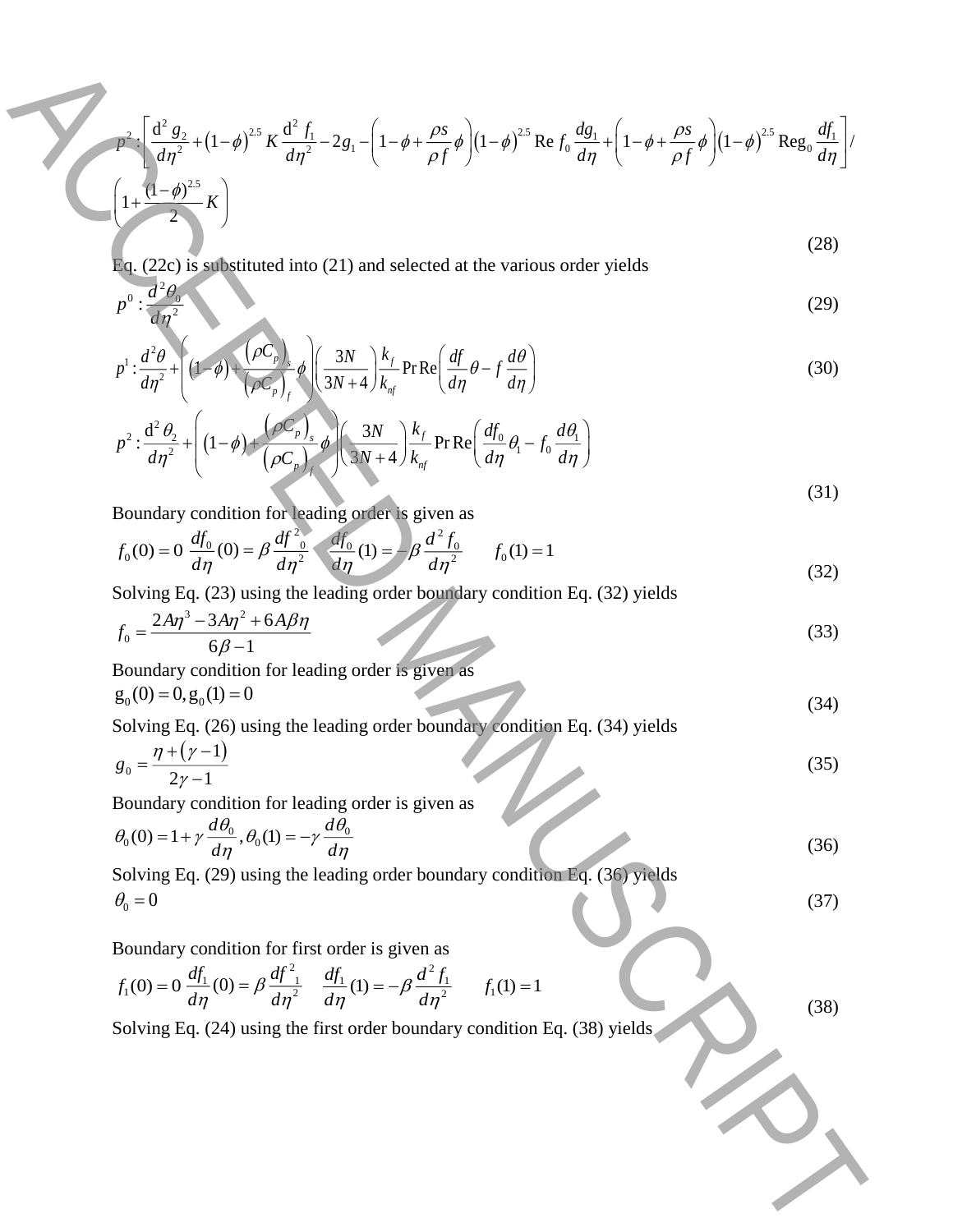$$
f_{1} = \eta^{2}((\theta A^{2}/\beta \text{Re }\rho_{1})/2 - (\theta A^{2}/\beta \text{Re }\rho_{1} \phi)/2 + 9A^{2}/\beta \text{Re}\phi_{2} \phi)/2/(\beta \rho_{1} (6\beta - 1)^{2} (K(1 - \phi)^{22} + 1)) - ((AM \rho_{1} (1 - \phi)^{22} - 3ABM \rho_{1} (1 - \phi)^{22} / (5\rho_{1} (6\beta - 1)^{2} (K(1 - \phi)^{22} + 1)) + \eta^{2} ((S(70A\rho_{1} - 840A\beta m\rho_{1} + 70AK \rho_{1} (1 - \phi)^{22} - 37AM \rho_{1} (1 - \phi)^{22} - 37AM \rho_{1} (1 - \phi)^{22} - 77ABM \rho_{1} (1 - \phi)^{22} + 7A M \rho_{1} (1 - \phi)^{22} - 77ABM \rho_{1} (1 - \phi)^{22} + 7A M \rho_{1} (1 - \phi)^{22} - 7A M \rho_{1} (1 - \phi)^{22} + 7A M \rho_{1} (1 - \phi)^{22} - 7A M \rho_{1} (1 - \phi)^{22} + 7A M \rho_{1} (1 - \phi)^{22} - 7A M \rho_{1} (1 - \phi)^{22} - 7A M \rho_{1} (1 - \phi)^{22} + 7A M \rho_{1} (1 - \phi)^{22} - 7A M \rho_{1} (1 - \phi)^{22} - 7A M \rho_{1} (1 - \phi)^{22} + 18A M \rho_{1} (1 + \phi)^{2} (1 + \phi)^{2} (1 + \phi)^{2} (1 + \phi)^{2} (1 + \phi)^{2} (1 + \phi)^{2} (1 + \phi)^{2} (1 + \phi)^{2} (1 + \phi)^{2} (1 + \phi)^{2} (1 + \phi)^{2} (1 + \phi)^{2} (1 + \phi)^{2} (1 + \phi)^{2} (1 + \phi)^{2} (1 + \phi)^{2} (1 + \phi)^{2} (1 + \phi)^{2} (1 + \phi)^{2} (1 + \phi)^{2} (1 + \phi)^{2} (1 + \phi)^{2} (1 + \phi)^{2} (1 +
$$

Boundary condition for first order is given as  $g_1 (0) = 0, g_1 (1) = 0$ (40)

...

Solving Eq. (27) using the first order boundary condition Eq. (40) yields

$$
g_1 = ((18 \text{ANPr}\text{Re}k_f \rho_{cf} - 18 \text{AN Pr}\text{Re}k_f \rho_{cf} + 18 \text{AN Pr}\text{Re}k_f \rho_{cs}\phi) / (4k_{nf} \rho_{cf} (6\beta - 1)(3N + 4)(4R + 3)
$$
  
\n
$$
(2\gamma - 1) - (18 \text{AN Pr}\text{Re}k_f \rho_{cf} - 18 \text{AN Pr}\text{Re}k_f \rho_{cf}\phi + 18 \text{AN Pr}\text{Re}k_f \rho_{cs}\phi) / (8k_{nf} \rho_{cs}\phi) / (8k_{nf} \rho_{cf} (6\beta - 1)
$$
  
\n
$$
(3N + 4) + (4R + 3))\eta^4 - ((9 \text{AN Pr}\text{Re}k_f \rho_{cf} - 9 \text{AN Pr}\text{Re}k_f \rho_{cf} + ...)
$$
\n(41)

 $(39)$ 

Boundary condition for first order is given as

$$
\theta_1(0) = 1 + \gamma \frac{d\theta_1}{d\eta}, \theta_1(1) = -\gamma \frac{d\theta_1}{d\eta}
$$
\n(42)

Solving Eq. (30) using the first order boundary condition Eq. (42) yields  
\n
$$
\theta_1 = -((12AK(12\beta - 2)(1 - \phi)^{2.5} - 12AK(K - 6\beta K)(\phi - 1)^5)\eta^3)/(3(12\beta - 2)^2 + 3(K - 6\beta K) + ((12AK(K - 6 - \beta K)(\phi - 1)^5)\eta^3)/(3(12\beta - 2)^2 + ...
$$
\n
$$
12\beta - 2)(1 - \phi)^{2.5} - 12AK(K - 6 - \beta K)(\phi - 1)^5)\eta^2)/(2(12\beta - 2)^2 + ...
$$

(43)

The Eqs (25), (28) and (31) second order solutions  $p^2$  for  $F(\eta)$ ,  $g(\eta)$  and  $\theta(\eta)$  were too voluminous. However they were represented in results validation and the graphical figures. Hence, expressions for final flow and heat transfer are given as:

$$
f(\eta) = f_0(\eta) + f_1(\eta) + f_2(\eta)
$$
\n(44)

$$
g(\eta) = g_0(\eta) + g_1(\eta) + g_2(\eta)
$$
  
\n
$$
\theta(\eta) = \theta_0(\eta) + \theta_1(\eta) + \theta_2(\eta)
$$
\n(46)

### **3.0 Result and Discussions**

In this section, the result obtained from the analytical investigation of the coupled nonlinear higher order model for flow and thermal transport are reported graphically. At higher quantitative values of Reynolds parameter for velocity, the fluid flow is impeded and thermal transfer is enhanced. In the same vein, no effect is noticed on the micro rotation profile. The Fig. 2 reveals the effect of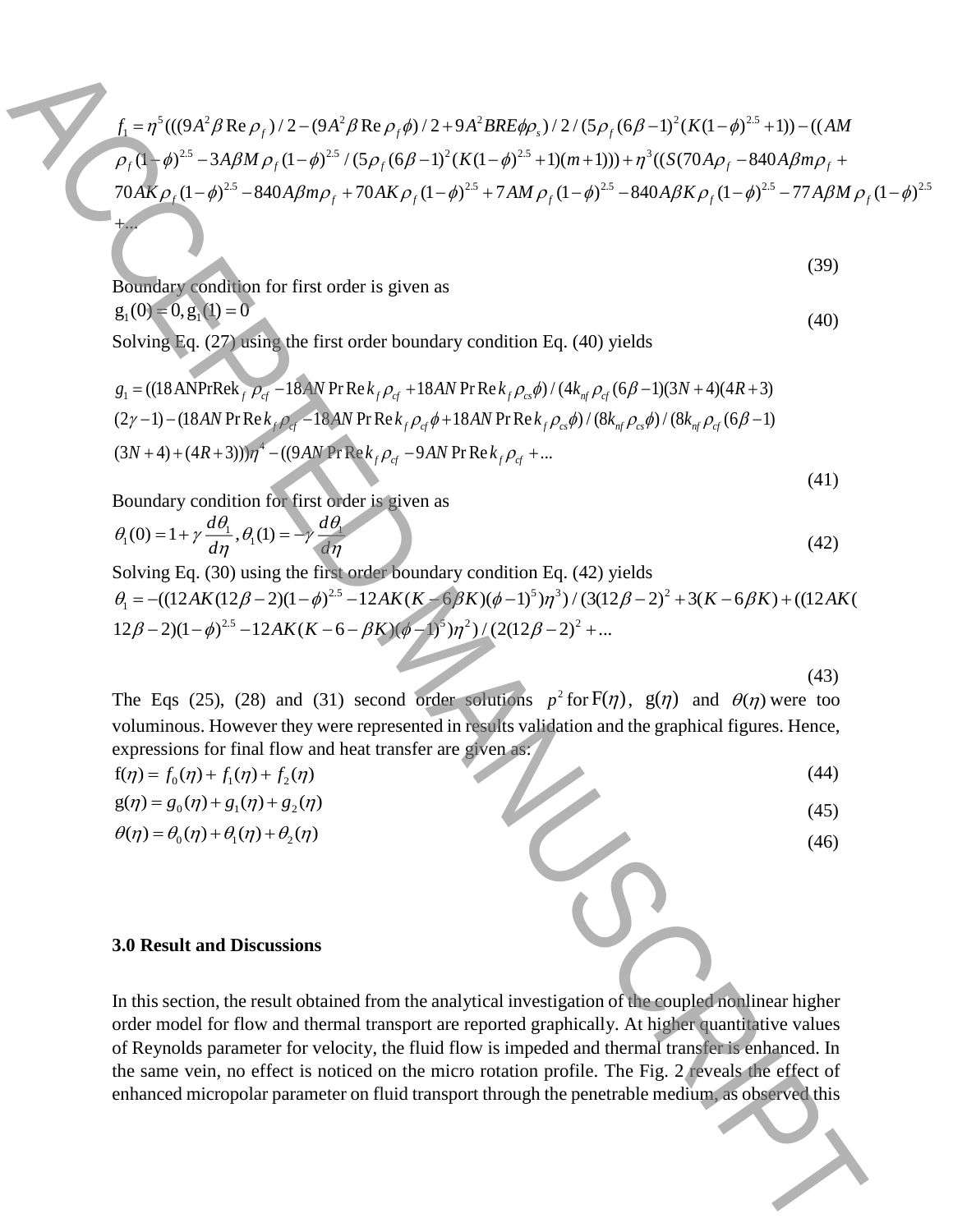depicts steady increase of fluid particle velocity from the lower plate to the upper plate. This can be physically explained owing to decreasing momentum boundary layer thickness, as freely colliding rotating particles reduces kinematic viscosity. Also the effect of micropolar fluid flow under constant magnetic field effect is seen in Fig. 3, this reveals applied magneto hydrodynamic influence on fluid particle motion is enhanced until about the mid plate  $\eta = 0.5$  (not determined accurately) thereafter a reverse in flow trend towards the upper plate is seen. This phenomenon is as a result of resistive force boundary forces known as Lorentz force towards channel boundary which limits fluid flow, consequently intensity of magnetic field abates.

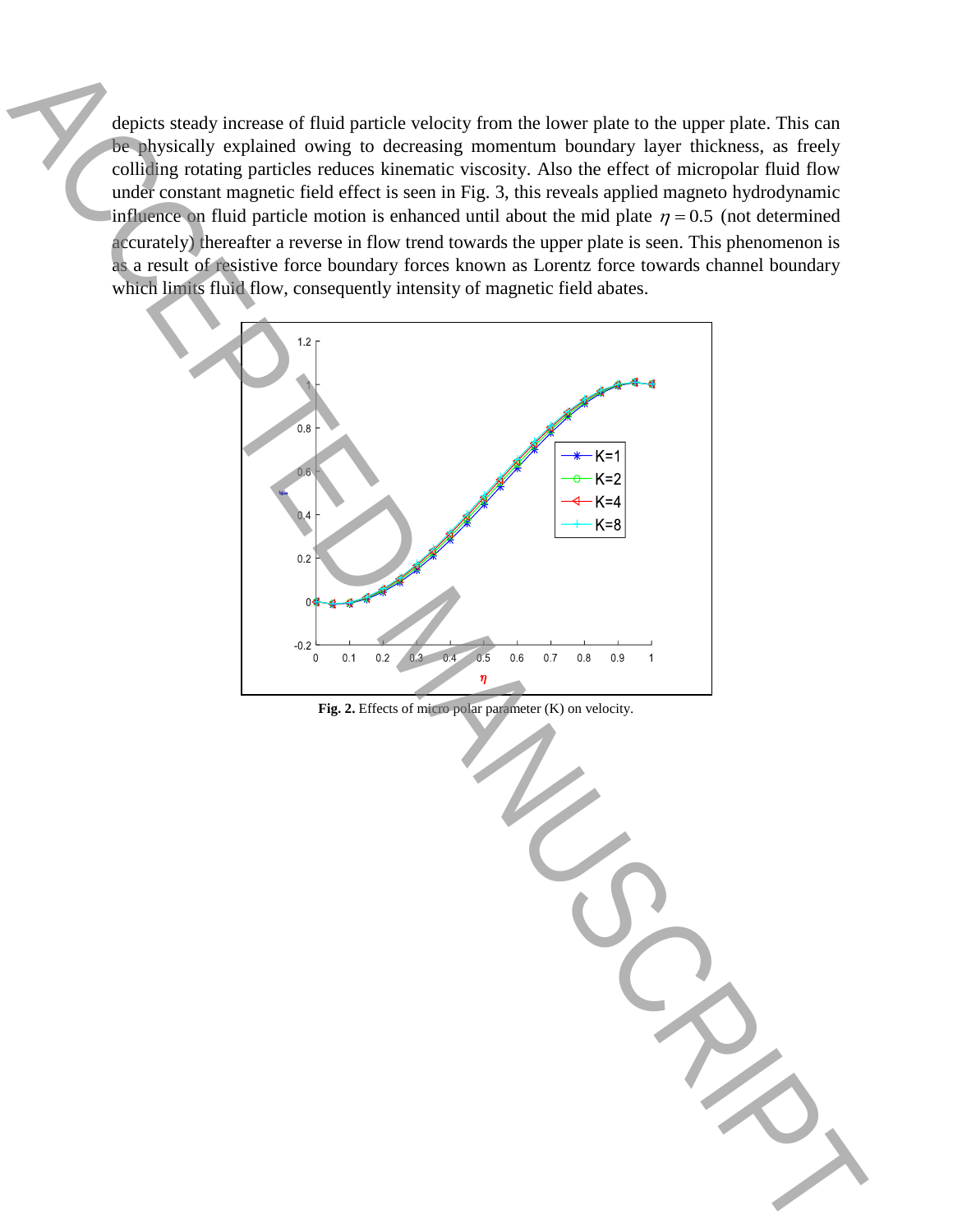

**Fig. 3**. Effects of magnetic parameter (M) on velocity.

Thermal effect on the micropolar flow is observed in Figs. 4-6. As observed from Fig. 4 improving Prandtl number effect is seen on the thermal distribution. As seen high Prandtl number increases thermal distribution along the flow medium as thermal boundary layer improves due to temperature gradient at channel surface. Increasing effect of radiation is observed in Fig. 5, as the micropolar fluid flows through the channel, this reveals high radiation abate temperature. Due to rapid exchange of heat during the flow transport, hence improved heat transfer diminishes thermal layer thickness .Concentration of nanoparticle in micropolar fluid is analyzed in Fig. 6. Increasing concentration of nanoparticles of copper causes high energy exchange as the fluid flows reduces thermal boundary layer thickness for the micropolar nano mix. This improves heat transfer which

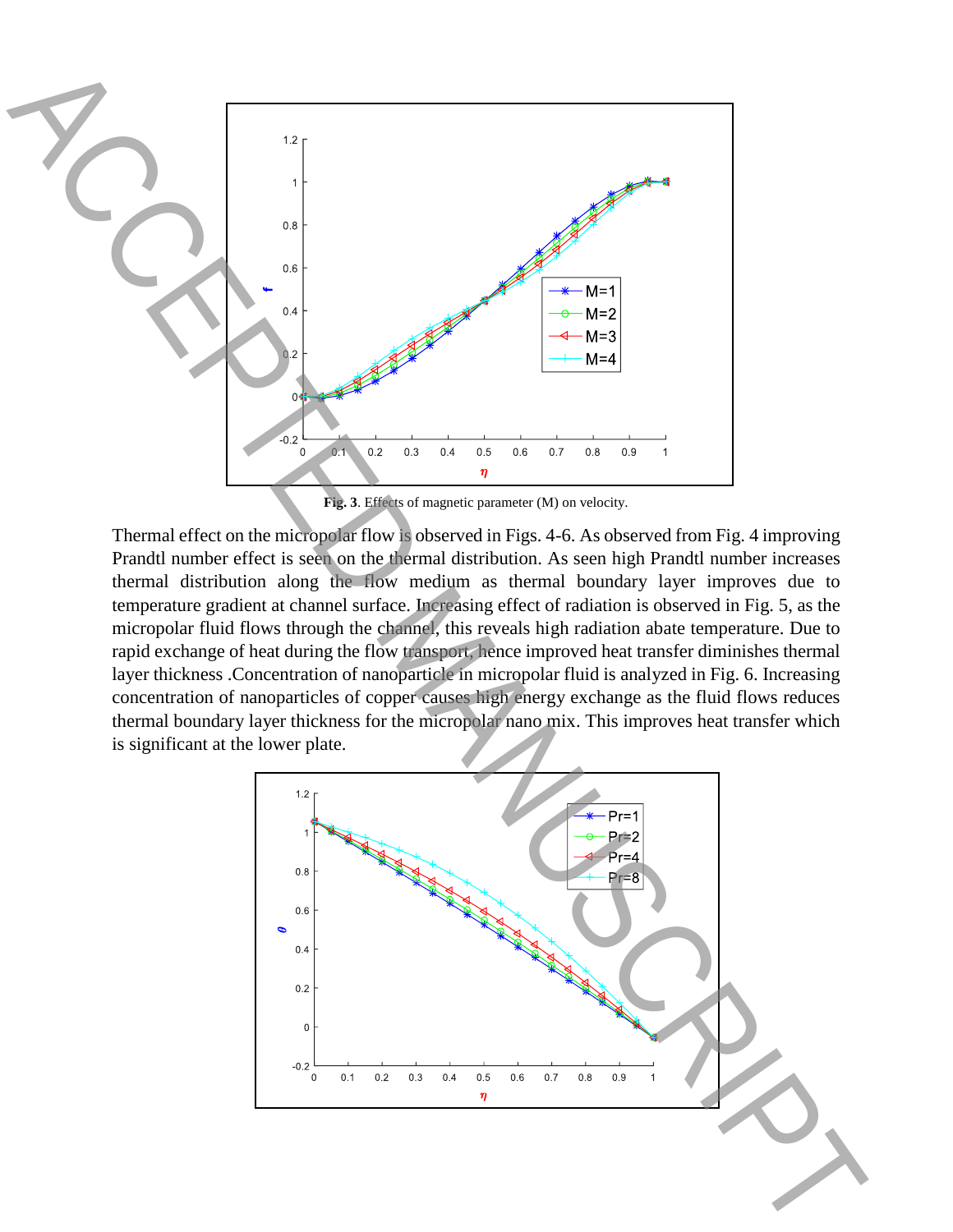**Fig. 4.** Effects of Prandtl number (Pr) on temperature.

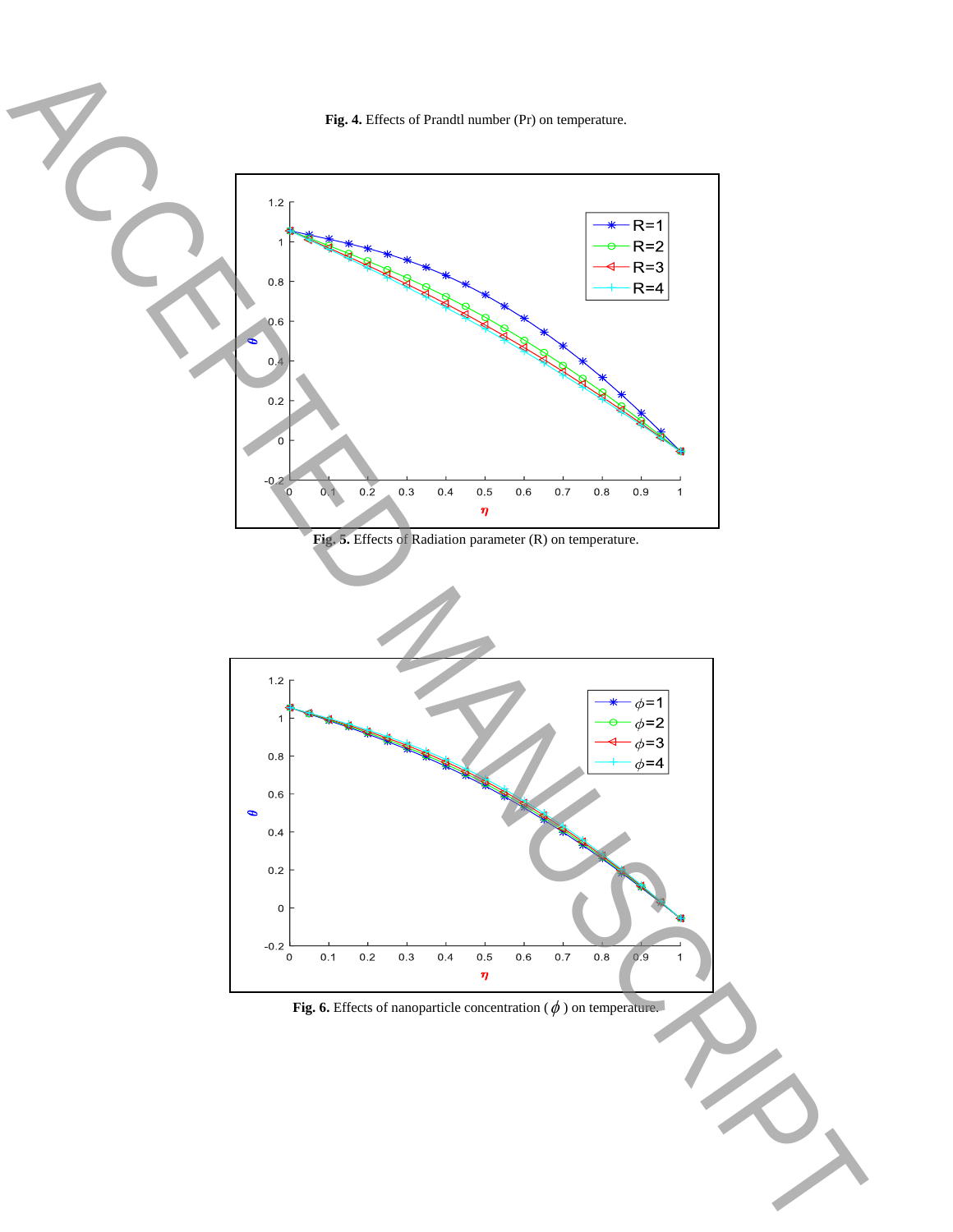

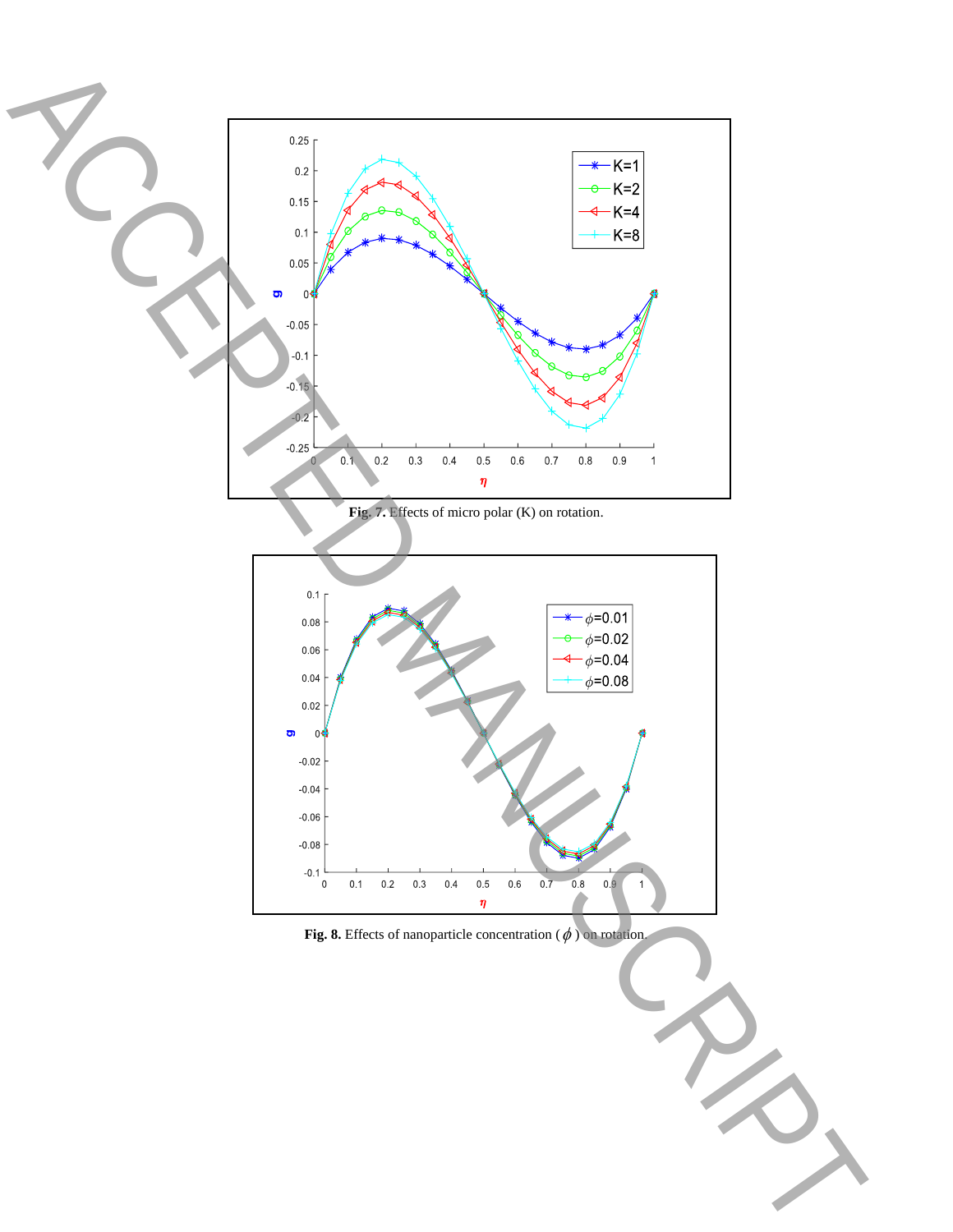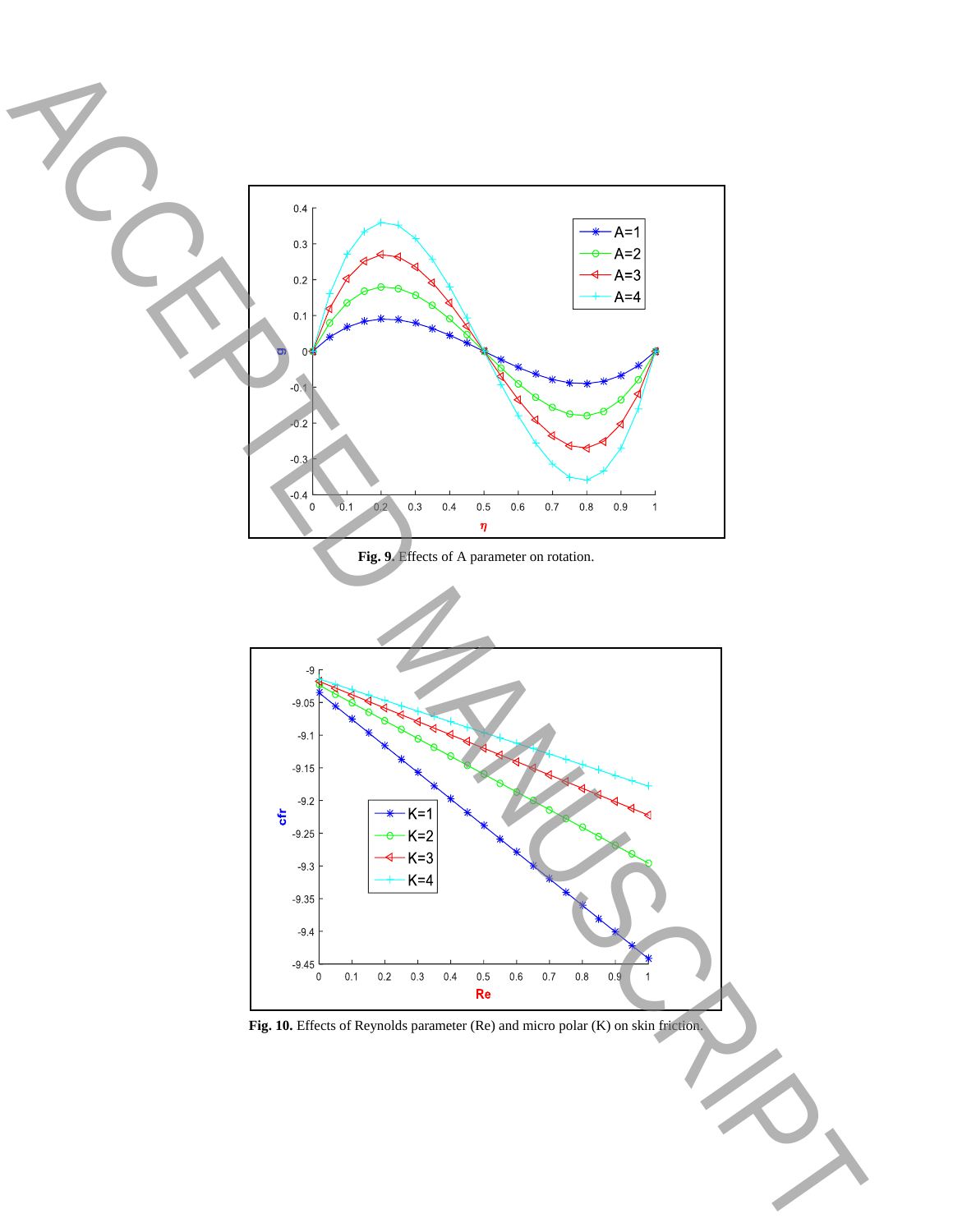

**Fig. 11.** Effects of Reynolds parameter (Re) and Prandtl number (Pr) on Nusselt number.



**Fig. 12.** Effects of Reynolds parameter (Re) and Radiation parameter (R) on Nusselt number.

Micro rotation effect of fluid molecules are represented in Figs 7-9. It is observed in Fig. 7, that micropolar parameter enhancement increases rotation of fluid molecules from the lower to the upper plate. Rotation of fluid particles surges during fluid flow as colliding motion of fluid particles abates fluid viscosity owing to increased heat dissipation. However molecules rotation of micro particles are observed to abate in Fig. 8 as concentration of nanoparticles increases from 1-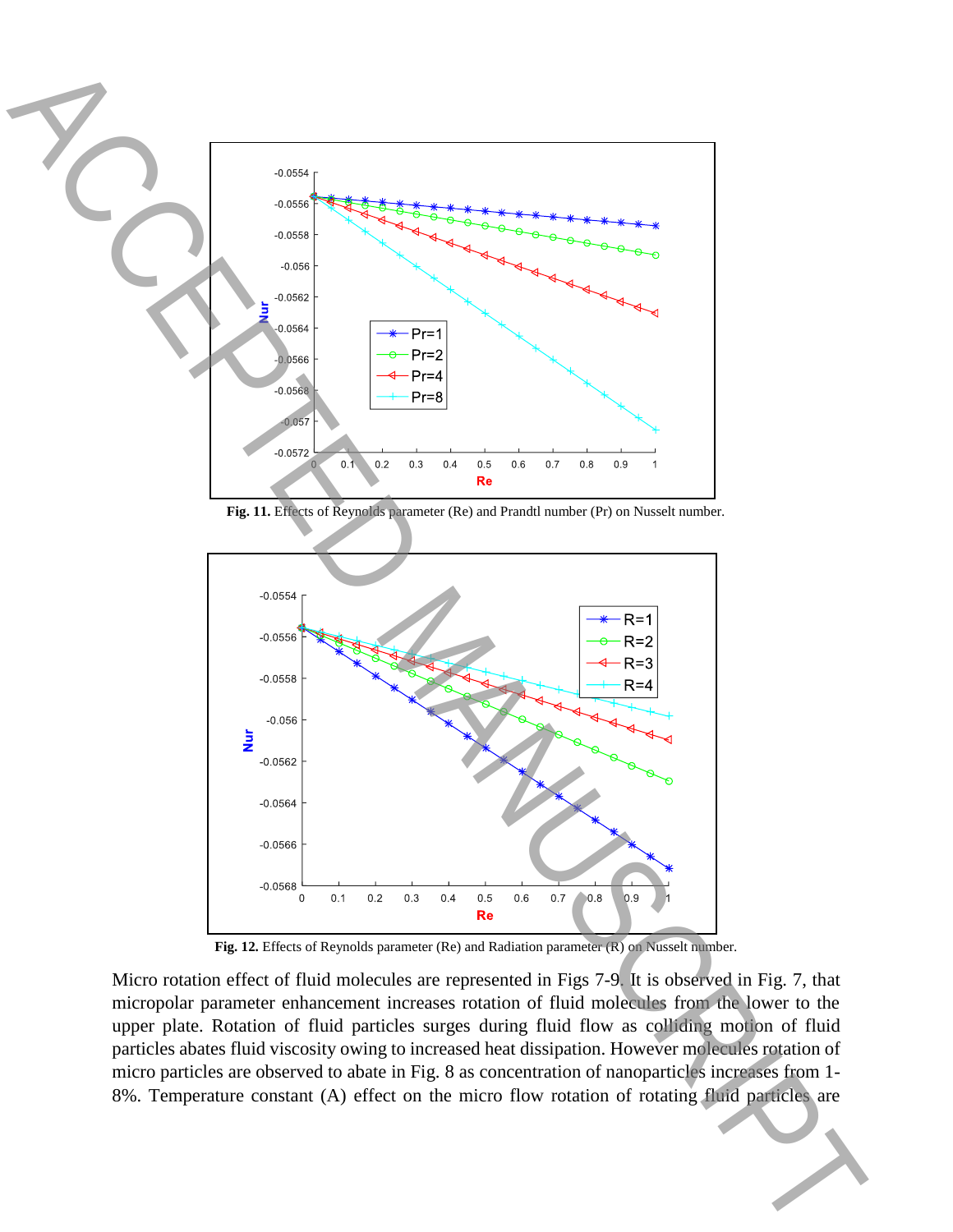discussed in Fig. 9, this shows a surge in rotation of particles from the lower plate, however at midplate decline of fluid rotation is observed till the upper plate. As a result of thermal gradient effect at channel boundary. Skin friction effect due to movement of micropolar fluid along the boundary is seen, this shows shear stress is enhanced by improving micropolar parameter. Effect of Reynolds number is seen on the micropolar fluid flow, this reveals decline in shear stress consequently improving flow from the lower plate up to the higher plate as shown in Fig. 10. Effect of Prandtl number on the thermal transfer is seen in Fig. 11, as observed from the illustration Prandtl number abates the heat transfer process, though at a slight rate. Also Reynolds number drops as viscous force on the micropolar fluid becomes more dominant. Radiation enhancement of the micropolar fluid molecules on thermal exchange is observed in Fig. 12, this shows noteworthy improvement of heat transfer. While Reynolds effect on heat transfer reduces thermal exchange along the lower to the upper plate. Further the validation of the results are expressed in Tables 2-4 compared against fourth order Runge Kutta Fehlberg method at constant parametric values of  $Re = 5, M = 2, Da = 0.1, N = 1, Pr = 2, m = 1, A = 1, K = 1, = 0.01, \implies 0.05$ , this proves satisfactory conclusion. As observed from the Table 2, fluid transport increases steadily across the transport medium from the lower to the upper plate. Thermal exchange of fluid particles and the relating boundary is seen in Table 3, this shows the temperature at the lower plate is higher and decreases significantly as the fluid particles approaches the boundary of the lower plate surface. Rotation of micropolar fluid particles across the flow medium is expressed in Table 4, this reveals the particles moves from the lower plate and reaches its peak at the mid plate. Thereafter the fluid rotation falls as it approaches the upper plate. discussed in Fig. 9. this shows a surge in octubre of particles from the lower plats. Lowever at **online a** channel control in the sure momentum interaction of the stress of the stress of the stress of the stress of the s

| $\eta$ | $RK-4$    | <b>Present Work-</b> | $RK-4$    | Present Work |
|--------|-----------|----------------------|-----------|--------------|
|        | $@Re=5$   | $@Re=5$              | $@Re=10$  | $@Re=10$     |
| 0.0    | 0.0000    | 0.0000               | 0.0000    | 0.0000       |
| 0.1    | $-0.0083$ | $-0.0083$            | $-0.0140$ | $-0.0140$    |
| 0.2    | 0.0442    | 0.0442               | 0.0250    | 0.0250       |
| 0.3    | 0.1456    | 0.1456               | 0.1105    | 0.1105       |
| 0.4    | 0.2835    | 0.2835               | 0.2353    | 0.2353       |
| 0.5    | 0.4450    | 0.4450               | 0.3901    | 0.3901       |
| 0.6    | 0.6154    | 0.6154               | 0.5625    | 0.5625       |
| 0.7    | 0.7750    | 0.775                | 0.7356    | 0.7356       |
| 0.8    | 0.9116    | 0.9116               | 0.8865    | 0.8865       |
| 0.9    | 0.9945    | 0.9945               | 0.9864    | 0.9864       |
| 1.0    | 1.0000    | 1.0000               | 1.0000    | 1.0000       |

Table 2. Comparison of various values of  $\eta$  for velocity profile.

Table 3. Comparison of various values of  $\eta$  for temperature profile.

|     | $RK-4$  | Present Work | $RK-4$   | Present Work |
|-----|---------|--------------|----------|--------------|
|     | $@Re=5$ | $@Re=5$      | $@Re=10$ | $@Re=10$     |
| 0.0 | 1.0556  | 1.0556       | 1.0556   | 1.0556       |
| 0.1 | 1.0133  | 1.0133       | 1.0822   | 1.0822       |
| 0.2 | 0.9665  | 0.9665       | 1.0997   | 1.0997       |
| 0.3 | 0.9071  | 0.9071       | 1.0919   | 1.0919       |
| 0.4 | 0.8299  | 0.8299       | 1.0487   | 1.0487       |
| 0.5 | 0.7324  | 0.7324       | 0.9648   | 0.9648       |
| 0.6 | 0.6137  | 0.6137       | 0.8385   | 0.8385       |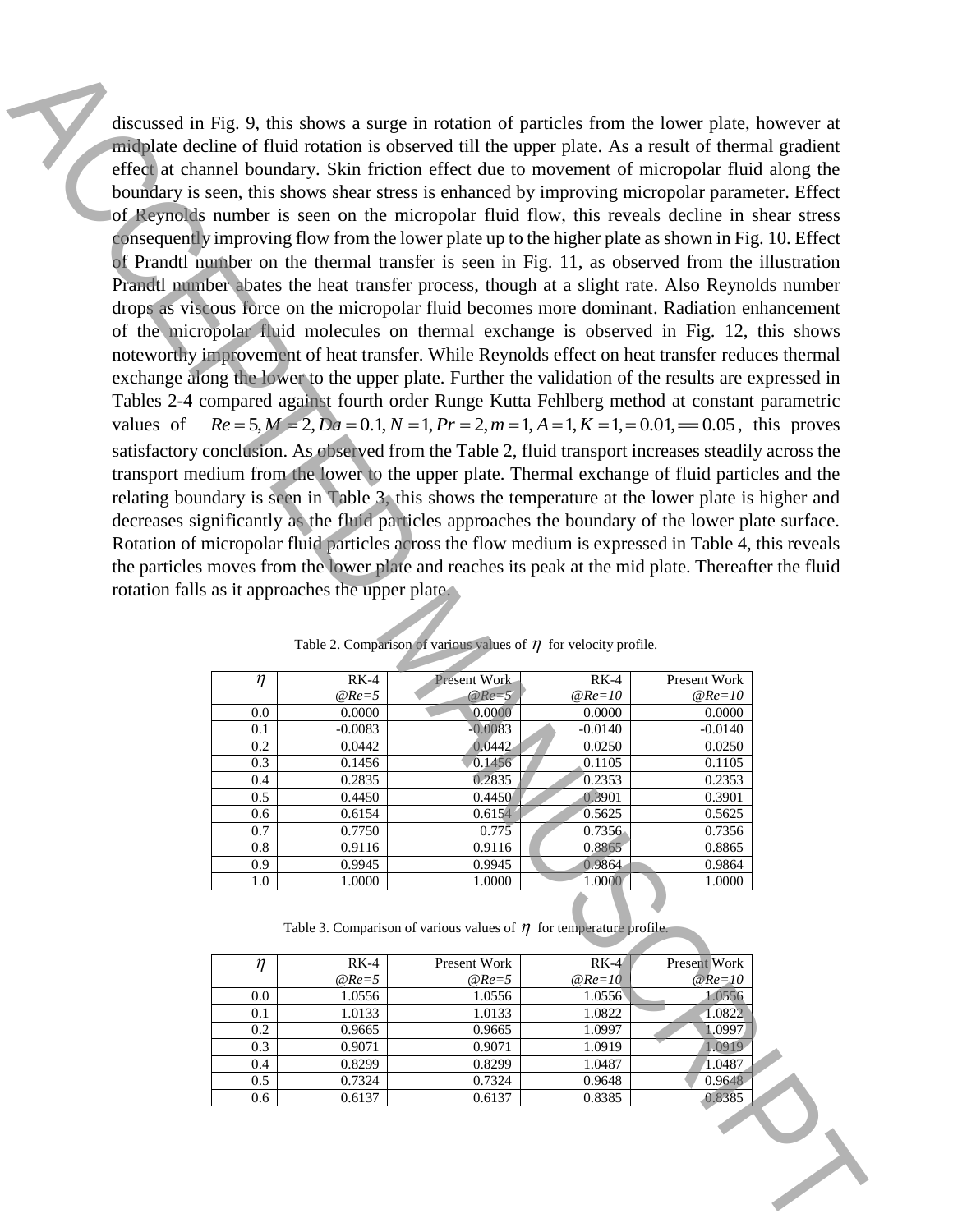| 0.7 | 0.4743    | 0.4743    | 0.6708    | 0.6708    |
|-----|-----------|-----------|-----------|-----------|
| 0.8 | 0.3155    | 0.3155    | 0.4642    | 0.4642    |
| 0.9 | 0.1385    | 0.1385    | 0.2215    | 0.2215    |
| 1.0 | $-0.0556$ | $-0.0556$ | $-0.0556$ | $-0.0556$ |

|                                             | 0.7                                  | 0.4743                                    | 0.4743                                                                                                                                                                                                                                                                                                                                                                                                                                                                                                                                                                                                                                                                                                                                                                                                                                                                                                                                                                                                                                                                                                                                  | 0.6708                 | 0.6708                 |  |
|---------------------------------------------|--------------------------------------|-------------------------------------------|-----------------------------------------------------------------------------------------------------------------------------------------------------------------------------------------------------------------------------------------------------------------------------------------------------------------------------------------------------------------------------------------------------------------------------------------------------------------------------------------------------------------------------------------------------------------------------------------------------------------------------------------------------------------------------------------------------------------------------------------------------------------------------------------------------------------------------------------------------------------------------------------------------------------------------------------------------------------------------------------------------------------------------------------------------------------------------------------------------------------------------------------|------------------------|------------------------|--|
|                                             | 0.8                                  | 0.3155                                    | 0.3155                                                                                                                                                                                                                                                                                                                                                                                                                                                                                                                                                                                                                                                                                                                                                                                                                                                                                                                                                                                                                                                                                                                                  | 0.4642                 | 0.4642                 |  |
|                                             | 0.9                                  | 0.1385                                    | 0.1385                                                                                                                                                                                                                                                                                                                                                                                                                                                                                                                                                                                                                                                                                                                                                                                                                                                                                                                                                                                                                                                                                                                                  | 0.2215                 | 0.2215                 |  |
|                                             | 1.0                                  | $-0.0556$                                 | $-0.0556$                                                                                                                                                                                                                                                                                                                                                                                                                                                                                                                                                                                                                                                                                                                                                                                                                                                                                                                                                                                                                                                                                                                               | $-0.0556$              | $-0.0556$              |  |
|                                             |                                      |                                           | Table 4. Comparison of various values of $\eta$ for rotation profile.                                                                                                                                                                                                                                                                                                                                                                                                                                                                                                                                                                                                                                                                                                                                                                                                                                                                                                                                                                                                                                                                   |                        |                        |  |
|                                             | $\eta$                               | $RK-4$                                    | <b>Present Work</b>                                                                                                                                                                                                                                                                                                                                                                                                                                                                                                                                                                                                                                                                                                                                                                                                                                                                                                                                                                                                                                                                                                                     | $RK-4$                 | <b>Present Work</b>    |  |
|                                             |                                      | $@Re=5$                                   | $@Re=5$                                                                                                                                                                                                                                                                                                                                                                                                                                                                                                                                                                                                                                                                                                                                                                                                                                                                                                                                                                                                                                                                                                                                 | $@Re=10$               | $@Re=10$               |  |
|                                             | 0.0                                  | 0.0000                                    | 0.0000                                                                                                                                                                                                                                                                                                                                                                                                                                                                                                                                                                                                                                                                                                                                                                                                                                                                                                                                                                                                                                                                                                                                  | 0.0000                 | 0.0000                 |  |
|                                             | 0.1                                  | 0.0674                                    | 0.0674                                                                                                                                                                                                                                                                                                                                                                                                                                                                                                                                                                                                                                                                                                                                                                                                                                                                                                                                                                                                                                                                                                                                  | 0.0674                 | 0.0674                 |  |
|                                             | 0.2                                  | 0.0899                                    | 0.0899                                                                                                                                                                                                                                                                                                                                                                                                                                                                                                                                                                                                                                                                                                                                                                                                                                                                                                                                                                                                                                                                                                                                  | 0.0899                 | 0.0899                 |  |
|                                             | 0.3                                  | 0.0787                                    | 0.0787                                                                                                                                                                                                                                                                                                                                                                                                                                                                                                                                                                                                                                                                                                                                                                                                                                                                                                                                                                                                                                                                                                                                  | 0.0787                 | 0.0787                 |  |
|                                             | 0.4                                  | 0.0450                                    | 0.0450                                                                                                                                                                                                                                                                                                                                                                                                                                                                                                                                                                                                                                                                                                                                                                                                                                                                                                                                                                                                                                                                                                                                  | 0.0450                 | 0.0450                 |  |
|                                             | 0.5                                  | 0.0000                                    | 0.0000                                                                                                                                                                                                                                                                                                                                                                                                                                                                                                                                                                                                                                                                                                                                                                                                                                                                                                                                                                                                                                                                                                                                  | 0.0000                 | 0.0000                 |  |
|                                             | 0.6                                  | $-0.0450$                                 | $-0.0450$                                                                                                                                                                                                                                                                                                                                                                                                                                                                                                                                                                                                                                                                                                                                                                                                                                                                                                                                                                                                                                                                                                                               | $-0.0450$              | $-0.0450$              |  |
|                                             | 0.7<br>0.8                           | $-0.0787$<br>$-0.0899$                    | $-0.0787$<br>$-0.0899$                                                                                                                                                                                                                                                                                                                                                                                                                                                                                                                                                                                                                                                                                                                                                                                                                                                                                                                                                                                                                                                                                                                  | $-0.0787$<br>$-0.0899$ | $-0.0787$<br>$-0.0899$ |  |
|                                             | 0.9                                  | $-0.0674$                                 | $-0.0674$                                                                                                                                                                                                                                                                                                                                                                                                                                                                                                                                                                                                                                                                                                                                                                                                                                                                                                                                                                                                                                                                                                                               | $-0.0674$              | $-0.0674$              |  |
|                                             | $\overline{1.0}$                     | 0.0000                                    | 0.0000                                                                                                                                                                                                                                                                                                                                                                                                                                                                                                                                                                                                                                                                                                                                                                                                                                                                                                                                                                                                                                                                                                                                  | 0.0000                 | 0.0000                 |  |
|                                             |                                      |                                           |                                                                                                                                                                                                                                                                                                                                                                                                                                                                                                                                                                                                                                                                                                                                                                                                                                                                                                                                                                                                                                                                                                                                         |                        |                        |  |
| 4. Conclusion                               |                                      |                                           | This paper investigates the micro polar fluid flow through penetrable walls under slip flow and thermal jump                                                                                                                                                                                                                                                                                                                                                                                                                                                                                                                                                                                                                                                                                                                                                                                                                                                                                                                                                                                                                            |                        |                        |  |
| exchange.                                   | significant towards the lower plate. |                                           | conditions. The rheological parameters of thermal exchange and mass transport of the micro polar fluid are studied<br>considering transport conditions. The mechanics of the fluid are described by coupled, highly successive, nonlinear<br>system of higher order partial differentials transformed to ordinary differentials. These are analyzed adopting the<br>Homotopy perturbation method of analysis. Obtained results from analysis were utilized in the study of slip and<br>thermal jump effect on micropolar fluid transport. It can be deduced from study that:<br>i. Quantitative increase of nanoparticles concentration from $1-4%$ enhances thermal transfer, which effect is<br>ii. Radiation increase reveals higher heat transfer while Reynolds parameter shows reducing heat transfer.<br>iii. Shear stress is enhanced at the boundary due to rise in fluid vortex viscosity.<br>iv. Heat transfer across the transport medium improves due to radiation enhancement of rotating molecules on thermal<br>Results obtained was compared to Runge Kutta Fehlberg numerical method for simplified case which proved |                        |                        |  |
| relevant applications.<br><b>References</b> |                                      |                                           | satisfactory. Study proves useful in scientific applications including tribology, arterial blood flow amongst other                                                                                                                                                                                                                                                                                                                                                                                                                                                                                                                                                                                                                                                                                                                                                                                                                                                                                                                                                                                                                     |                        |                        |  |
| 18.                                         |                                      |                                           | [1] A.C. Eringen, Theory of Micropolar fluids, Journal of mathematical Mechanics, 16 (1966) 1-                                                                                                                                                                                                                                                                                                                                                                                                                                                                                                                                                                                                                                                                                                                                                                                                                                                                                                                                                                                                                                          |                        |                        |  |
| $(2016)$ 310-317.                           |                                      |                                           | [2] M.D. Aurangzaib, S. Uddin, K. Bhattacharyya, S. Shafie, Micropolar fluid flow and heat<br>transfer over an exponentially permeable shrinking sheet, Propulsion and Power Research, 5(4)                                                                                                                                                                                                                                                                                                                                                                                                                                                                                                                                                                                                                                                                                                                                                                                                                                                                                                                                             |                        |                        |  |
|                                             |                                      | Applied Science Research, 6 (2015) 20-34. | [3] R.N. Bank, G.C. Dash, Chemical reaction effect on peristaltic motion of micropolar fluid<br>through a porous medium with heat absorption the presence of magnetic field, Advances in                                                                                                                                                                                                                                                                                                                                                                                                                                                                                                                                                                                                                                                                                                                                                                                                                                                                                                                                                |                        |                        |  |
|                                             |                                      |                                           |                                                                                                                                                                                                                                                                                                                                                                                                                                                                                                                                                                                                                                                                                                                                                                                                                                                                                                                                                                                                                                                                                                                                         |                        |                        |  |

#### **4. Conclusion**

#### **References**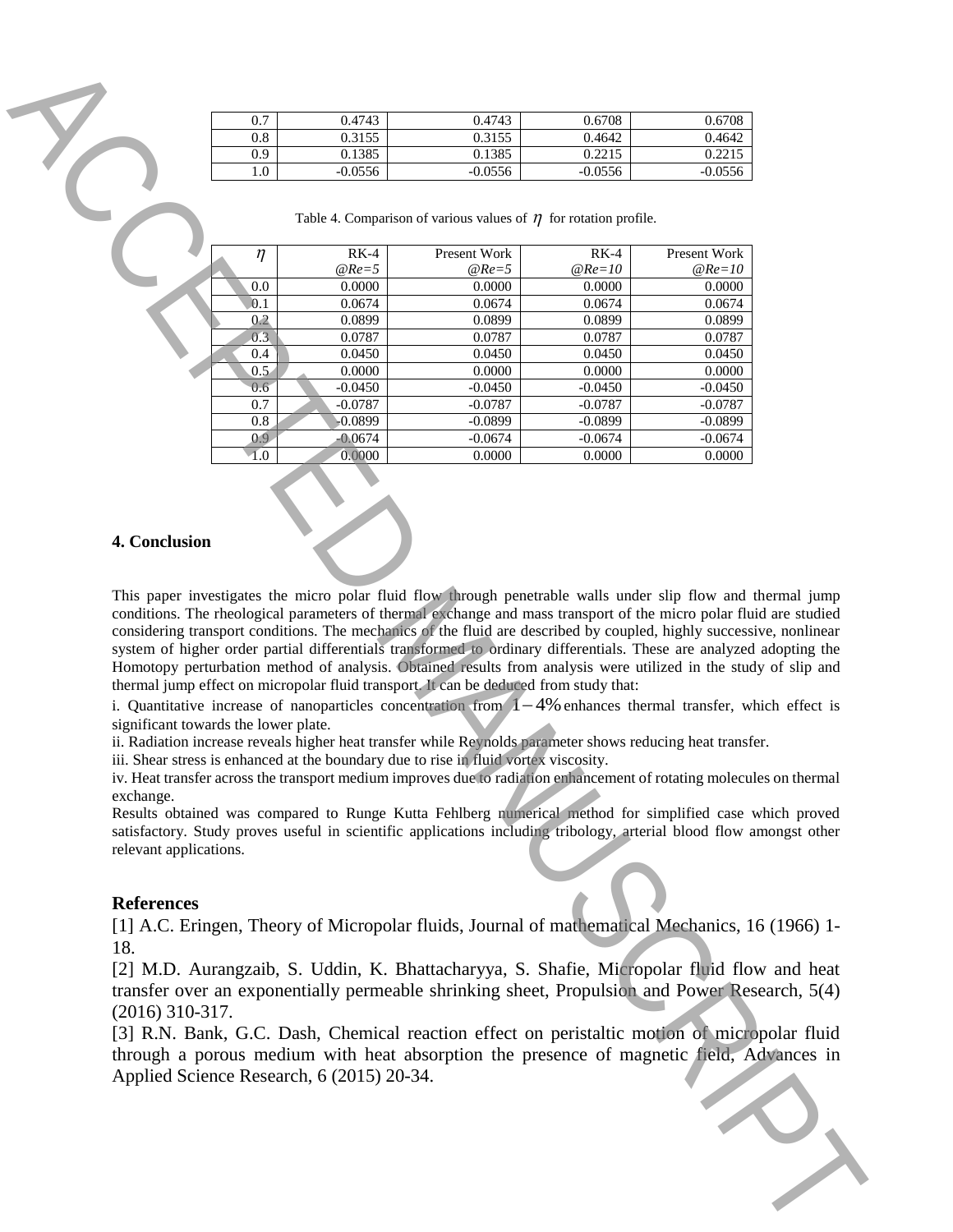[4] M, Sheikholeslami, M. Hatami, D.D. Ganji, Micropolar fluid flow and heat transfer in a permeable channel using analytical method, Journal of Molecular Liquids, 194 (2014) 30-36.

[5]K.S. Mekheir, S.M. Mohammed, Interaction of pulsatile flow on peristaltic motion of magneto micropolar fluid through porous medium in a flexible channel: Blood flow model, International Journal Pure and Applied Mathematics, 94 (2014) 323-339.

[6] K. Ahmad, A. Ishak, R. Nazar, Micropolar fluid flow and heat transfer over a nonlinear stretching plate with viscous dissipation, Mathematical Problems in Engineering, 13 (2013) Article ID: 257161.

[7] S. Deo, D.K. Maurya, A.N. Filippo, Influence of magnetic field on micropolar fluid flow in a cylindrical tube enclosing an impermeable core coated with porous layer, Colloid Journal , 82 (2020) 649-660.

[8] M. Trkyilmazoglu, Mixed convection flow of magnetohydramic micropolar due to a porous heater / heated deformable plate: exact solution, International Journal Heat Mass Transfer, 106 (2017) 127-134.

[9] A.T. Akinshilo, Flow and heat transfer of nanofluid with injection through an expanding or contracting porous channel under magnetic force field, Engineering Science and Technology, an International Journal, 21 (2018) 486-494.

[10] L.I. Lund, Z. Omar, I. Khan, J. Raza, E.M. Sharif, A.H. Seikh, Magneto hydrodynamic (MHD) flow of micropolar fluid with effects of viscous dissipation and joule heating over an exponential shrinking sheet: Triple solution and stability analysis, Symmetry, 12(142) (2015) 1- 16.

[11] S. Ahmad, M. Ashraf, K. Ali, K.S. Nisar, Computational analysis of heat transfer and mass transfer in a micropolar fluid flow through a porous medium between permeable walls, International Journal of Nonlinear Sciences and Numerical Simulation, 52 (4) (2020) 101-113. [12]R.A. Damseh, M.Q. Al-Odat, A.J. Chamkha, B.A. Shannak, Combined effect of heat generation or absorption and first-order chemical reaction on micropolar fluid flows over a uniformly stretched permeable surface: The full analytical solution, International Journal of Thermal Science, 48 (8) (2009) 1658-1663. F(1) M, Sheinthelman, M. Hemann, D.D. Gonji, Micropolar that floor and her terms of the statistic carbon nanotubes in a metallic meaning the carbon nanotube suspended in a mixture of the statistic carbon nanotubes suspend

[13] M. Alizadeh, A.S. Dogonchi, D.D. Ganji, Micropolar nanofluid flow and heat transfer between penetrable walls by the presence of thermal radiation and magnetic field, Case Studies in Thermal Engineering, 12 (2018) 319-322.

[14] M.M. Rahman, I.A. Eltayeb, S. Mohammad, M. Rahaman, Thermo-micropolar fluid flow along a vertical permeable plate with uniform surface heat flux in the presence of heat generation, Thermal Science, 13(1) (2009) 23-26.

[15] A.T. Akinshilo, Investigation of nanofluid conveying porous medium through non-parallel plates using the Akbari Ganji method, Physica Scripta 95 (12) (2019) 1-11 .

[16] T. Hayat, T. Nasir, M.I. Khan, A. Alsaedi, Non-Darcy flow of water based single (SWCNTS) and multiple (MWCNTS) walls carbon nanotubes with multiple slip condition due to rotating disk, Results in Physics, 9 (2019) 390-399.

[17]S.R. Yan, R. Kalbasi, Q. Nguyen, A. Karimipour, Sensitivity of adhesive and cohesive intermolecular forces to the incorporation of MWCNTs into liquid paraffin: Experimental study and modelling of surface tension, Journal of Molecular Liquids, 310 (2020) 113235.

[18] Z. Tian, S. Rostamis, T. Taherialekouhi, A. Karimipour, A. Moradikazerouni, H. Yarmand, N.W.B.M. Zulkifli, Prediction of rheological behavior of a new hybrid nanofluid consists of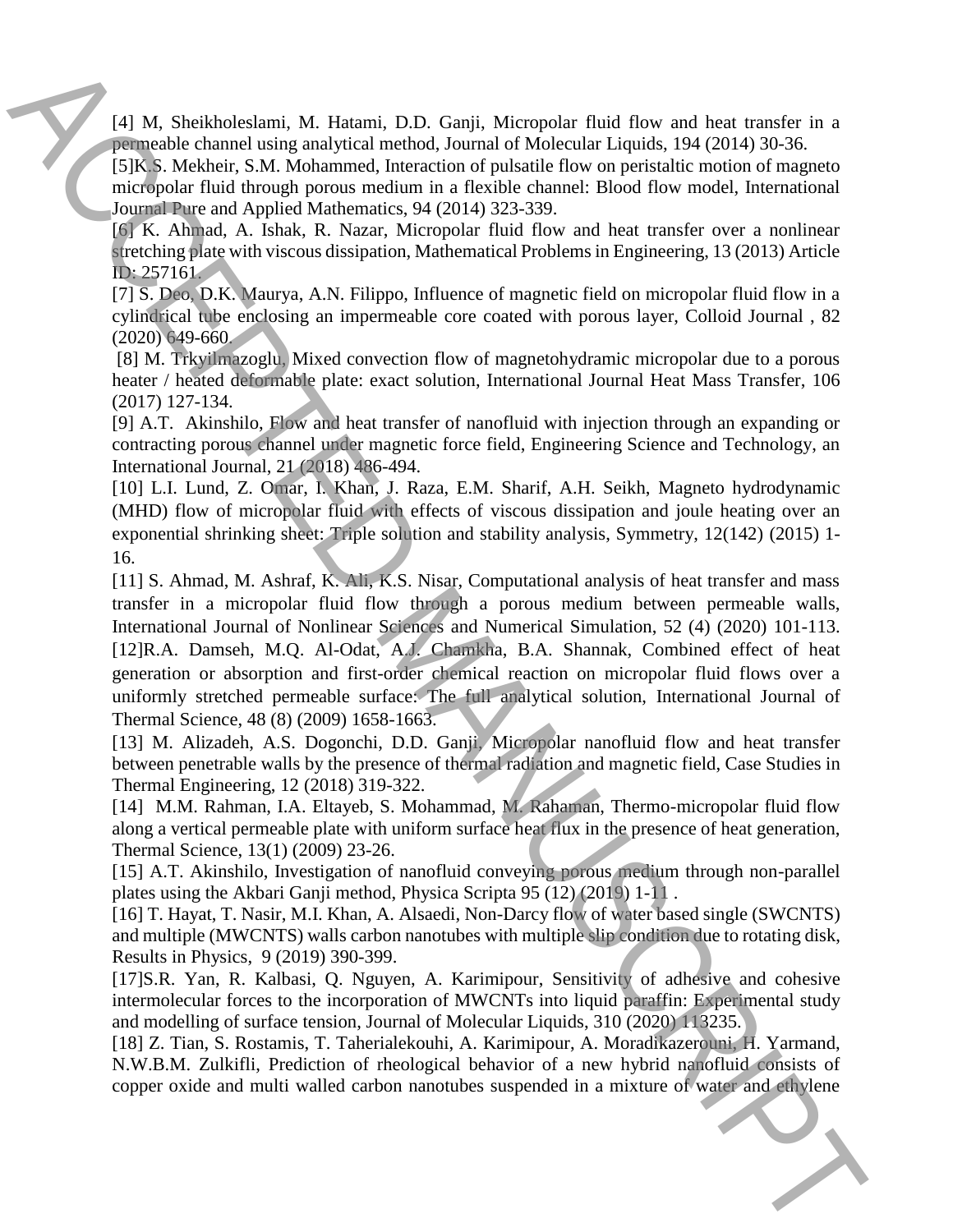glycol using curve fitting on experimental data, Physica A: Statistical Mechanics and Its Applications, 549 (2020) 124101.

[19] B. Sharifzadeh, R. Kalbasi, M. Jahangiri, D. Toghraie, A. Karimipour, Computer modelling of pulsatie blood flow in elastic artery using a software program for application in biomedical engineering, Computer Methods and Programs in Biomedicine, 192 (2020) 105442.

[20] M. Farzinpour, D. Toghraie, B. Mehmandoust, F. Aghadavoudi, A. Karimipour, Molecular dynamics study of barrier effects on ferro-nanofluid flow in the presence of constant and time dependent external magnetic field, Journal of Molecular Liquids, 308 (2020) 113152.

[21] S.R. Yan, R. Kalbasi, Q. Nguyen, A. Karimpour, Rheological behavior of hybrid MWCNTs-TiO2/EG nanofluid: A comprehensive modelling and experimental study, 306 (2020) 112937.

[22]A. Zakari, M. Ghalambaz, A.J. Chamkha, D.D. Rossi, Theoretical analysis of natural convection boundary layer heat and mass transfer of nanofluids: effects of size, shape and type of nanoparticles, type of base fluid and working temperature, Advanced Powder Technology, 26(3) (2015) 935-946. gived using cores firting on experimental data. Physics A: Statistical Mechanics and Is<br>spinletions, 50 (2009) 124103, Mahampiri, D. Tuytmis, A: Statistical Mechanics and Is<br> $\begin{pmatrix} 1001 \\ 011 \end{pmatrix}$ , Marchards, R. Hubbard

[23]A.J. Chamkha, A. Al-Mudhaf, Unsteady heat and mass transfer from a rotating vertical cone with a magnetic field and heat generation or absorption effects, International Journal of Thermal Science,  $44(3)$   $(2005)$   $267-276$ .

[24] S.H. Reddy, M.C. Raju, E.K. Reddy, Magneto convective flow of a non-Newtonian fluid through non-homogeneous porous medium past a vertical porous plate with variable suction, Journal of Applied Mathematics and Physics 4 (2016) 233-248.

[25] M. Naravhani, Unsteady free convection flow past a semi-infinite vertical plate with constant heat flux in water based nanofluids, IOP Conference Series: Materials Science and Engineering, 15, (2018) 81-94.

[26] R. Subba, R., Gorla, A.J. Chamkha, Natural convective boundary layer flow over a nonisothermal vertical plate embedded in a porous medium saturated with a nanofluid, Nanoscale and Microscale Thermophysical Engineering, 15 (2) (2010) 81-94.

[27] A.W. Xiao, H.J. Lee, I. Capone, A. Robertson, T. Wi, J. Fawdon, S. Wheeler, H.W. Lee, N. Grobert, M. Pasta, Understanding the conversion mechanism and performance of monodisperse FeF<sup>2</sup> nanocrystal cathode, Nature Materials , 19 (2020) 644-654.

[28] D.J. Lewis, L.Z. Zomberg, D.J.D. Carter, R.J. Macfarlane, Single crystal winter bottom constructions of nanoparticles super lattices , Nature Material, 19 (7) (2020) 719-724.

[29] H. Dessie, N. Kishan, MHD effects on heat transfer over stretching sheet embedded in porous medium with variable viscosity, viscous dissipation and heat source/sink, Ain Shams Engineering Journal , 5 (3) (2014) 967-977.

[30] S.M. Ibrahim, Radiation effects on mass transfer flow through a highly porous medium with heat generation and chemical reaction, International Scholarly Research Notices,13 (2013) Article ID 765408.

[31] B. Souyeh, M.G. Reddy, P. Sreenivasulu, T. Poornima, M. Rahimi-Gorji, I.M. Alarifi, Comparative analysis on non-linear radiative heat transfer on MHD Casson nanofluid past a thin needle, Journal of Molecular Liquids, 284 (2019) 163-174.

[32] A.T. Akinshilo, A.G. Davodi, A. Ilegbusi, M.G. Sobamowo, Thermal analysis of radiating film flow of sodium alginate using MWCNT nanoparticles, Journal of Applied and Computational Mechanics 8 (1) (2020) 219-231.

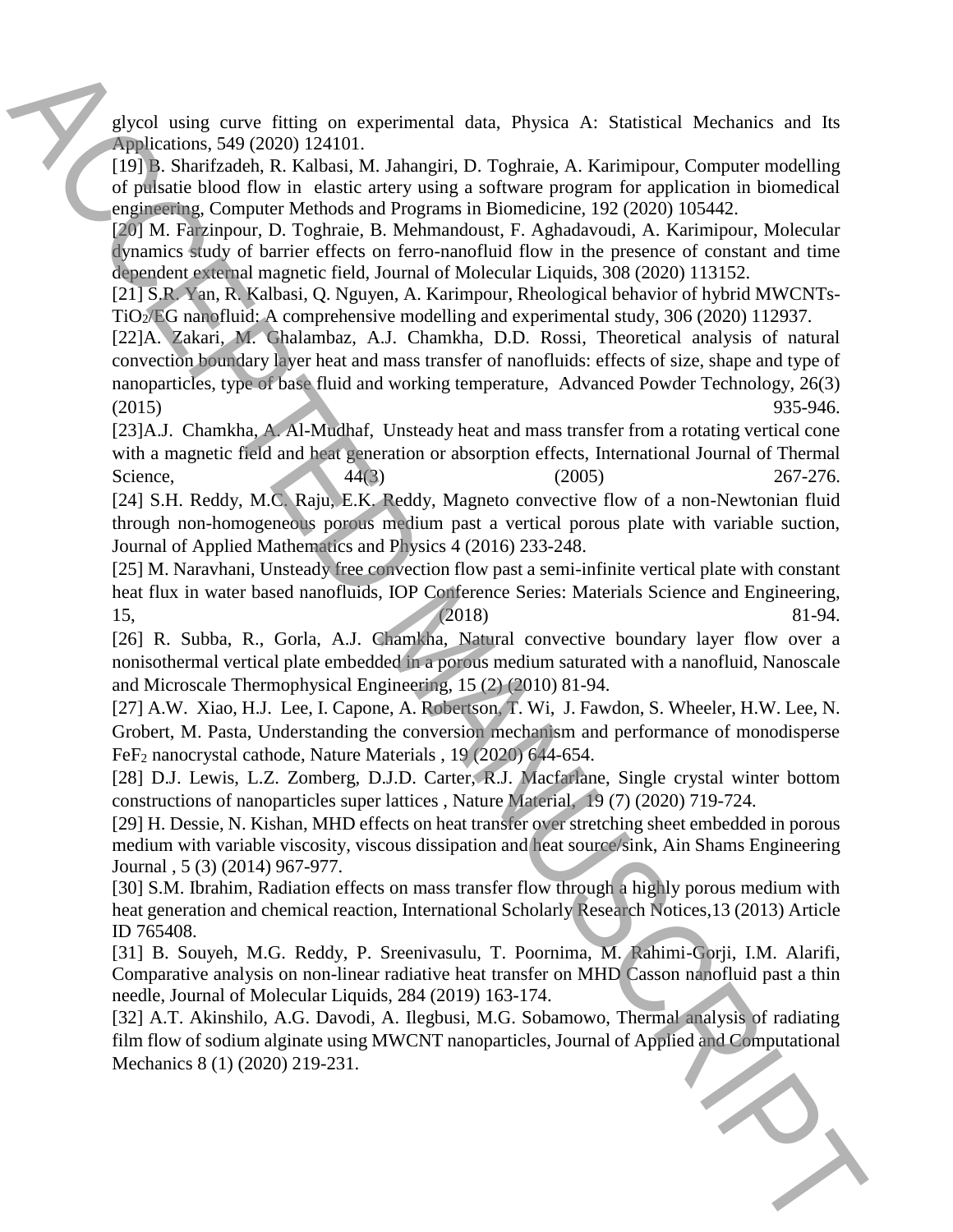[33] A. Pantokratoras, T. Fang, Sakiadis flow with nonlinear Rosseland thermal radiation, Physica Scripta, 87 (1) (2013) 015703.

[34] H. Khan, M. Haneef, Z. Shah, S. Muhammad, S. Islam, W. Khan, The combined magneto hydrodynamic and electric field effect on unsteady Maxwell nanofluid flow over a stretching surface under the influence of variable heat and thermal radiation, Applied Science, 8 (2) (2018) 160 (133) A Panolearons, T. Franç Sakishis flow with nonlinear Resectand thermal calinota, Franchi (214). Kinn, W. Hum, 11. Eures (2. Studies and the section in the section in the section in the section in the section in the

[35] B. Mahanthesh, B.J. Gireesha, I.L. Animasaun, Exploration of non-linear thermal radiation and suspended nanoparticles effects on mixed convection boundary layer flow on nano liquids on a melting vertical surface , Journal of Nanofluids 7 (5) (2018) 833-843.

[36] M. Mustafa, A. Mushtaq, T. Hayat, B. Ahmad, Nonlinear radiation heat transfer effects in the natural convective boundary layer flow of nanofluid past a vertical plate: a numerical study, PlosOne, 9(9) (2014) e103946.

[37] L. Dianchen, M. Ramzan, N.U. Huda, J.D. Chung, U. Farooq, Nonlinear radiation effect on MHD Carreau nanofluid over a radially stretching surface , Science Reports, 8 (2018) 3709.

[38] J.V. Ramana Reddy, V. Sugunamma, N. Sandeep, Thermophoresis and Brownian motion effects on unsteady MHD nanofluid flow over a slandering surface with slip effects, Alexandria Engineering Journal, 57 (4) (2017) 2465-2473.

[39] M.K. Nayak, F. Mabood, O.D. Makinde, Heat transfer and buoyancy‐driven convective MHD flow of nanofluids impinging over a thin needle moving in a parallel stream influenced by Prandtl number, Heat Transfer—Asian Research,49 (2) (2019) 1–18.

[40] S.N.A. Salleh, N. Bachok, N. Md. Arifin, F. Md. Ali, I. Pop, Stability analysis of mixed convection flow towards moving a thin needle in nanofluid, Applied Science, 8(6) (2018) 842.

[41] P. Mohan Khrishna, R. Prakash Sharma, N. Sandeep, Boundary layer analysis of persistent moving horizontal needle in Blasius and Sakiadis magnetohydrodynamic radiative nanofluid flow, Nuclear Engineering Technology, 49 (8) (2017) 1654-1659.

[42] C. Sulochana, G.P. Ashwinkumar, N. Sandeep, Joule heating effect on a continuously moving thin needle in MHD Sakiadis flow with thermophoresis and Brownian moment , The European Physical Journal Plus, 132 (2017) 387.

[43] O. Pourmehran, M.M. Sarafraz, M. Rahimi-Gorji, D.D. Ganji, Rheological behaviour of various metal-based nano-fluids between rotating discs: a new insight Journal of the Taiwan Institute of Chemical Engineers, 18 (2018) Article ID:644800.

[44] H. Mirgolbabaee, S.T. Ledari, M. Sheikholeslami, D.D. Ganji, Semi-analytical investigation of momentum and heat transfer of a non-Newtonian fluid flow for specific turbine cooling application using AGM, International Applied Computational Mathematics, 3 (2017) S1463- S1475.

[45] A.T Akinshilo, A.O. Ilegbusi, H. Ali, A. Surajo. Heat transfer analysis of nanofluid flow with porous medium through Jeffery Hamel diverging/converging channel, Journal of Applied and Computational Mechanics, 6(3) (2020) 433-444.

[46] A.T. Akinshilo, Thermal performance evaluation of MHD nanofluid transport through a rotating system undergoing uniform injection/suction with heat generation, Bionanoscience, 9 (3)